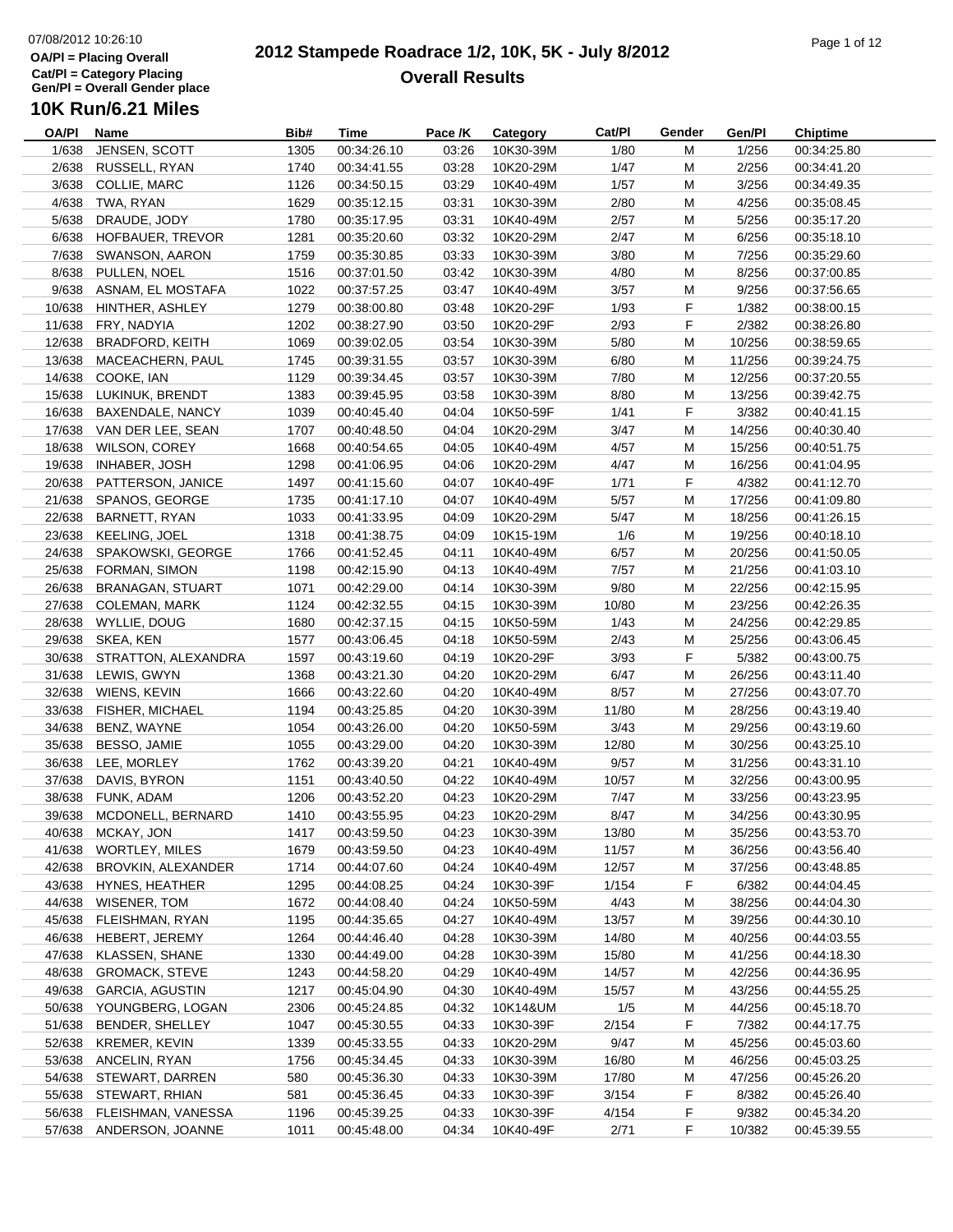#### **2012 Stampede Roadrace 1/2, 10K, 5K - July 8/2012**  $P_1$  of  $P_2$  of  $P_3$  of  $P_4$  of  $P_5$  of  $P_6$  of  $P_7$  of  $P_8$  of  $P_7$  of  $P_8$  of  $P_9$  of  $P_9$  of  $P_9$  of  $P_9$  of  $P_9$  of  $P_9$  of  $P_9$  of  $P_9$  of  $P_9$  of  $P_9$  of  $P_9$  of  $P_9$  of  $P_9$  of  $P_9$  of  $P_9$ **Overall Results**

| OA/PI   | Name                           | Bib# | Time        | Pace /K | Category  | Cat/PI | Gender | Gen/Pl | <b>Chiptime</b> |
|---------|--------------------------------|------|-------------|---------|-----------|--------|--------|--------|-----------------|
| 58/638  | HOTCHKISS, JEFFREY             | 1288 | 00:45:56.80 | 04:35   | 10K50-59M | 5/43   | м      | 48/256 | 00:45:55.25     |
| 59/638  | HEWITT, KEVIN                  | 1729 | 00:46:01.85 | 04:36   | 10K60-69M | 1/15   | M      | 49/256 | 00:45:44.85     |
| 60/638  | IZARD, DIANA                   | 1300 | 00:46:03.00 | 04:36   | 10K20-29F | 4/93   | F      | 11/382 | 00:46:00.45     |
| 61/638  | MCLEAN, MATTHEW                | 1422 | 00:46:09.70 | 04:36   | 10K20-29M | 10/47  | M      | 50/256 | 00:45:41.85     |
| 62/638  | <b>CLARKSON, BOB</b>           | 1123 | 00:46:10.95 | 04:37   | 10K50-59M | 6/43   | M      | 51/256 | 00:45:39.75     |
| 63/638  | VLASOV, ANATOLY                | 1639 | 00:46:12.25 | 04:37   | 10K30-39M | 18/80  | M      | 52/256 | 00:46:06.15     |
| 64/638  | MCMECHAN, KRISTIE              | 1423 | 00:46:19.20 | 04:37   | 10K30-39F | 5/154  | F      | 12/382 | 00:45:59.85     |
| 65/638  | MAWHINNEY, TOM                 | 1403 | 00:46:23.60 | 04:38   | 10K40-49M | 16/57  | M      | 53/256 | 00:46:20.00     |
| 66/638  | HENRY, SHANNON                 | 1272 | 00:46:36.25 | 04:39   | 10K40-49F | 3/71   | F      | 13/382 | 00:46:23.95     |
| 67/638  | CHISHOLM, TARA                 | 1725 | 00:46:36.35 | 04:39   | 10K20-29F | 5/93   | F      | 14/382 | 00:46:33.10     |
| 68/638  | REID, DANIEL                   | 1761 | 00:46:48.20 | 04:40   | 10K50-59M | 7/43   | M      | 54/256 | 00:46:23.45     |
| 69/638  | SCHELLENBERG, JANIS            | 1562 | 00:47:01.05 | 04:42   | 10K30-39F | 6/154  | F.     | 15/382 | 00:46:47.05     |
|         | 70/638 TRIMBLE, PATTY          | 1626 | 00:47:02.45 | 04:42   | 10K40-49F | 4/71   | F      | 16/382 | 00:46:54.30     |
|         | 71/638 LINDSAY, CHERYL         | 1370 | 00:47:23.55 | 04:44   | 10K40-49F | 5/71   | F      | 17/382 | 00:47:18.70     |
| 72/638  | OHLSON, CHANEL                 | 1480 | 00:47:36.65 | 04:45   | 10K30-39F | 7/154  | F      | 18/382 | 00:47:27.25     |
| 73/638  | DONG, MANSON                   | 1164 | 00:47:36.85 | 04:45   | 10K30-39M | 19/80  | M      | 55/256 | 00:47:03.15     |
| 74/638  | FINCH, SHELSEY                 | 1191 | 00:47:43.40 | 04:46   | 10K20-29F | 6/93   | F      | 19/382 | 00:47:31.45     |
|         | 75/638 FINCH, ADAM             | 1190 | 00:47:43.65 | 04:46   | 10K20-29M | 11/47  | M      | 56/256 | 00:47:30.95     |
| 76/638  | <b>CHARRETT, CHRISTOPHER</b>   | 1111 | 00:47:47.50 | 04:46   | 10K30-39M | 20/80  | M      | 57/256 | 00:47:09.20     |
| 77/638  | <b>OUIMET, ROBERT</b>          | 1485 |             | 04:47   | 10K40-49M | 17/57  | M      | 58/256 |                 |
|         | 78/638 WONG, TED               |      | 00:47:50.15 |         |           |        |        |        | 00:47:48.45     |
|         |                                | 1676 | 00:47:52.25 | 04:47   | 10K50-59M | 8/43   | M      | 59/256 | 00:47:22.90     |
|         | 79/638 LEE, DON                | 1362 | 00:47:59.20 | 04:47   | 10K50-59M | 9/43   | M      | 60/256 | 00:47:45.80     |
| 80/638  | PHILIP, PHILSON                | 1506 | 00:47:59.55 | 04:47   | 10K20-29M | 12/47  | M      | 61/256 | 00:47:20.55     |
| 81/638  | CHAN, MELODIE                  | 1109 | 00:48:00.65 | 04:48   | 10K30-39F | 8/154  | F      | 20/382 | 00:47:54.00     |
|         | 82/638 WARREN, ROB             | 1654 | 00:48:05.20 | 04:48   | 10K40-49M | 18/57  | M      | 62/256 | 00:47:35.55     |
|         | 83/638 CONEYBEARE, STEVE       | 1127 | 00:48:09.95 | 04:49   | 10K50-59M | 10/43  | M      | 63/256 | 00:47:52.15     |
| 84/638  | GOSSELIN, JEREMY               | 1232 | 00:48:11.80 | 04:49   | 10K20-29M | 13/47  | M      | 64/256 | 00:48:04.25     |
| 85/638  | MARCHUK, ANDREA                | 1398 | 00:48:14.45 | 04:49   | 10K30-39F | 9/154  | F.     | 21/382 | 00:47:51.60     |
| 86/638  | SPITZNAGEL, MICHAEL            | 1588 | 00:48:15.80 | 04:49   | 10K20-29M | 14/47  | M      | 65/256 | 00:47:06.00     |
|         | 87/638 OSMOND, GREGORY         | 1484 | 00:48:25.90 | 04:50   | 10K30-39M | 21/80  | M      | 66/256 | 00:47:47.60     |
| 88/638  | STEVENS, TOM                   | 1593 | 00:48:28.85 | 04:50   | 10K40-49M | 19/57  | M      | 67/256 | 00:48:18.90     |
| 89/638  | DALEBOZIK, NICHOLAS            | 1144 | 00:48:28.95 | 04:50   | 10K30-39M | 22/80  | M      | 68/256 | 00:48:03.90     |
| 90/638  | BINGISSER, MARTINA BARBARA1760 |      | 00:48:30.40 | 04:51   | 10K30-39F | 10/154 | F      | 22/382 | 00:48:08.05     |
| 91/638  | JOHNSON, DEAN                  | 1153 | 00:48:33.90 | 04:51   | 10K40-49M | 20/57  | M      | 69/256 | 00:48:17.40     |
| 92/638  | RAMSEY, JASON                  | 1522 | 00:48:42.65 | 04:52   | 10K40-49M | 21/57  | M      | 70/256 | 00:48:28.65     |
| 93/638  | JACKSON, ALISON                | 1301 | 00:48:42.90 | 04:52   | 10K30-39F | 11/154 | F.     | 23/382 | 00:48:31.05     |
| 94/638  | <b>BUNTING, AARON</b>          | 1085 | 00:48:45.35 | 04:52   | 10K30-39M | 23/80  | M      | 71/256 | 00:48:24.95     |
| 95/638  | CALKINS, NAOMI                 | 1091 | 00:48:54.75 | 04:53   | 10K20-29F | 7/93   | F      | 24/382 | 00:48:43.65     |
| 96/638  | <b>TOMEI, LUCAS</b>            | 1620 | 00:48:58.95 | 04:53   | 10K30-39M | 24/80  | M      | 72/256 | 00:48:38.80     |
|         | 97/638 MCGHEE, SCOTT           | 1416 | 00:49:04.65 | 04:54   | 10K30-39M | 25/80  | M      | 73/256 | 00:48:34.70     |
| 98/638  | GREY, GABRIEL                  | 1242 | 00:49:05.05 | 04:54   | 10K30-39M | 26/80  | M      | 74/256 | 00:48:57.15     |
|         | 99/638 CANTLAY, MELISSA        | 1097 | 00:49:09.00 | 04:54   | 10K20-29F | 8/93   | F      | 25/382 | 00:49:06.30     |
| 100/638 | CHERAK, STEPHANA               | 1116 | 00:49:11.65 | 04:55   | 10K15-19F | 1/6    | F      | 26/382 | 00:49:06.65     |
| 101/638 | METHOT, ALEX                   | 1776 | 00:49:23.05 | 04:56   | 10K30-39M | 27/80  | M      | 75/256 | 00:49:07.10     |
| 102/638 | RUSSELL, DOUGLAS               | 1712 | 00:49:23.80 | 04:56   | 10K30-39M | 28/80  | M      | 76/256 | 00:48:50.00     |
| 103/638 | JOHNSON, GREG                  | 1239 | 00:49:25.90 | 04:56   | 10K40-49M | 22/57  | M      | 77/256 | 00:49:10.50     |
| 104/638 | PYE, ERIC                      | 1767 | 00:49:27.45 | 04:56   | 10K40-49M | 23/57  | M      | 78/256 | 00:49:10.95     |
| 105/638 | HILL, KEN                      | 1278 | 00:49:29.35 | 04:56   | 10K60-69M | 2/15   | M      | 79/256 | 00:49:21.75     |
| 106/638 | BOWEN, VAUGHAN                 | 1068 | 00:49:33.15 | 04:57   | 10K60-69M | 3/15   | M      | 80/256 | 00:49:21.45     |
| 107/638 | DEVEAU, DUSTIN                 | 1172 | 00:49:35.00 | 04:57   | 10K20-29M | 15/47  | M      | 81/256 | 00:48:31.85     |
| 108/638 | JENKINS, KENT                  | 1304 | 00:49:39.25 | 04:57   | 10K30-39M | 29/80  | M      | 82/256 | 00:48:49.45     |
| 109/638 | HALVORSEN, KARA                | 1248 | 00:49:41.25 | 04:58   | 10K20-29F | 9/93   | F.     | 27/382 | 00:49:17.65     |
| 110/638 | <b>GARCIA, DENNIS</b>          | 1218 | 00:49:43.25 | 04:58   | 10K30-39M | 30/80  | M      | 83/256 | 00:47:45.25     |
| 111/638 | WARD, GLENN                    | 1650 | 00:49:44.25 | 04:58   | 10K40-49M | 24/57  | M      | 84/256 | 00:49:38.30     |
| 112/638 | <b>WATKINS, KATHY</b>          | 1655 | 00:50:01.35 | 05:00   | 10K50-59F | 2/41   | F      | 28/382 | 00:49:15.75     |
| 113/638 | LINDSAY, WARREN                | 1371 | 00:50:04.50 | 05:00   | 10K40-49M | 25/57  | M      | 85/256 | 00:49:59.00     |
|         | 114/638 JOHNSON, ROB           | 1536 | 00:50:06.15 | 05:00   | 10K30-39M | 31/80  | M      | 86/256 | 00:49:49.30     |
|         |                                |      |             |         |           |        |        |        |                 |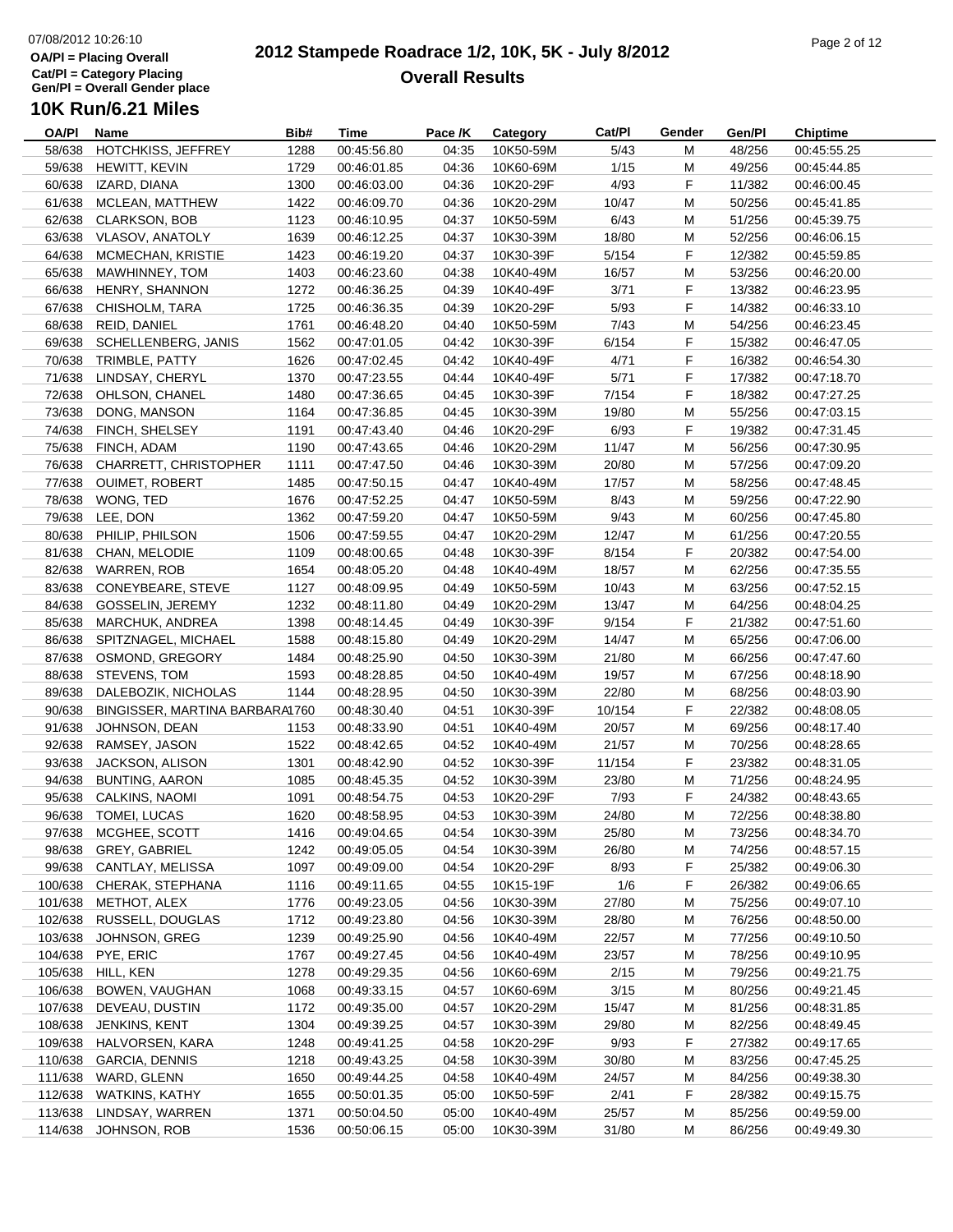#### **2012 Stampede Roadrace 1/2, 10K, 5K - July 8/2012**  $P_1$  of  $P_2$  of  $P_3$  of  $P_4$  or  $P_5$  of  $P_5$  or  $P_6$  or  $P_7$  or  $P_8$  or  $P_9$  or  $P_9$  or  $P_9$  or  $P_9$  or  $P_9$  or  $P_9$  or  $P_9$  or  $P_9$  or  $P_9$  or  $P_9$  or  $P_9$  or  $P_9$  or  $P_9$  or  $P_9$  or  $P_9$  or  $P_9$ **Overall Results**

**Name Bib# Time Category Cat/Pl Gen/Pl Chiptime**

Category Cat/Pl Gender

**Pace /K**

## **10K Run/6.21 Miles**

**OA/Pl**

|         | 115/638 RAHO, NICOLE    | 1520 | 00:50:09.10 | 05:00 | 10K20-29F | 10/93  | F  | 29/382  | 00:49:05.30 |  |
|---------|-------------------------|------|-------------|-------|-----------|--------|----|---------|-------------|--|
| 116/638 | LANG, ROBERT            | 1354 | 00:50:10.05 | 05:01 | 10K50-59M | 11/43  | M  | 87/256  | 00:50:00.55 |  |
| 117/638 | <b>BRUCE, MURRAY</b>    | 1077 | 00:50:13.50 | 05:01 | 10K40-49M | 26/57  | M  | 88/256  | 00:49:50.60 |  |
| 118/638 | BUNBURY, TYLER          | 1084 | 00:50:18.80 | 05:01 | 10K30-39M | 32/80  | M  | 89/256  | 00:50:02.70 |  |
| 119/638 | DRINNAN, SIUBHAN        | 1169 | 00:50:18.95 | 05:01 | 10K30-39F | 12/154 | F  | 30/382  | 00:49:59.00 |  |
| 120/638 | MCMINN, LARRY           | 1424 | 00:50:20.40 | 05:02 | 10K50-59M | 12/43  | M  | 90/256  | 00:50:06.90 |  |
|         |                         |      |             |       | 10K40-49M |        |    |         |             |  |
| 121/638 | HANN, SEAN              | 1254 | 00:50:20.70 | 05:02 |           | 27/57  | M  | 91/256  | 00:49:35.10 |  |
| 122/638 | ABUSOW, RACHEL          | 1000 | 00:50:23.30 | 05:02 | 10K30-39F | 13/154 | F  | 31/382  | 00:50:12.30 |  |
|         | 123/638 CAHOON, CONNOR  | 1728 | 00:50:24.05 | 05:02 | 10K14&UM  | 2/5    | M  | 92/256  | 00:49:29.25 |  |
| 124/638 | SNOW, AMANDA            | 1773 | 00:50:24.35 | 05:02 | 10K30-39F | 14/154 | F  | 32/382  | 00:49:52.85 |  |
|         | 125/638 CAHOON, JEFF    | 1727 | 00:50:25.15 | 05:02 | 10K40-49M | 28/57  | M  | 93/256  | 00:49:30.65 |  |
| 126/638 | KATCHMAR, DOREEN        | 1698 | 00:50:35.75 | 05:03 | 10K40-49F | 6/71   | F  | 33/382  | 00:50:25.80 |  |
|         | 127/638 WYLLIE, JEREMIE | 1681 | 00:50:48.65 | 05:04 | 10K15-19M | 2/6    | M  | 94/256  | 00:50:10.95 |  |
| 128/638 | JOHNSON, SHAUNA         | 1309 | 00:50:50.30 | 05:05 | 10K40-49F | 7/71   | F  | 34/382  | 00:50:34.35 |  |
| 129/638 | <b>BARG, ANDREW</b>     | 1014 | 00:50:52.05 | 05:05 | 10K30-39M | 33/80  | M  | 95/256  | 00:49:46.85 |  |
|         | 130/638 CHAN, JENNY     | 1107 | 00:50:53.45 | 05:05 | 10K40-49F | 8/71   | F  | 35/382  | 00:50:44.60 |  |
|         | 131/638 WIEBE, WARREN   | 1665 | 00:50:54.05 | 05:05 | 10K50-59M | 13/43  | M  | 96/256  | 00:50:44.85 |  |
| 132/638 | MACEACHERN, CARLA       | 1387 | 00:51:00.65 | 05:06 | 10K40-49F | 9/71   | F  | 36/382  | 00:50:45.65 |  |
| 133/638 | <b>BROOKSON, TRAVIS</b> | 1053 | 00:51:02.90 | 05:06 | 10K30-39M | 34/80  | M  | 97/256  | 00:50:18.00 |  |
| 134/638 | HONG, JULIE             | 1284 | 00:51:06.40 | 05:06 | 10K30-39F | 15/154 | F  | 37/382  | 00:50:44.95 |  |
| 135/638 | CHAIBI, NADIA           | 1103 | 00:51:10.05 | 05:07 | 10K30-39F | 16/154 | F  | 38/382  | 00:50:55.35 |  |
|         |                         |      |             |       |           |        |    |         |             |  |
| 136/638 | WALLACE, DAVID          | 1647 | 00:51:15.85 | 05:07 | 10K20-29M | 16/47  | M  | 98/256  | 00:50:26.45 |  |
| 137/638 | <b>GREENALL, GERI</b>   | 1238 | 00:51:16.80 | 05:07 | 10K30-39F | 17/154 | F  | 39/382  | 00:50:56.65 |  |
| 138/638 | HANNEMA, HANS           | 1255 | 00:51:20.85 | 05:08 | 10K40-49M | 29/57  | M  | 99/256  | 00:51:01.80 |  |
|         | 139/638 EAST, ISSABELLE | 1165 | 00:51:21.40 | 05:08 | 10K14&UF  | 1/7    | F  | 40/382  | 00:51:19.80 |  |
|         | 140/638 PIPELLA, TARA   | 1509 | 00:51:21.85 | 05:08 | 10K40-49F | 10/71  | F  | 41/382  | 00:51:16.70 |  |
|         | 141/638 YOUNG, KEVIN    | 1683 | 00:51:22.55 | 05:08 | 10K30-39M | 35/80  | M  | 100/256 | 00:50:55.35 |  |
|         | 142/638 EAST, ROSEMARY  | 1212 | 00:51:25.85 | 05:08 | 10K40-49F | 11/71  | F  | 42/382  | 00:51:23.65 |  |
| 143/638 | MCLEAN, DOUGLAS         | 1421 | 00:51:31.75 | 05:09 | 10K60-69M | 4/15   | M  | 101/256 | 00:51:03.15 |  |
| 144/638 | WARD, ANDREW            | 1649 | 00:51:38.15 | 05:09 | 10K30-39M | 36/80  | M  | 102/256 | 00:51:16.85 |  |
| 145/638 | CHARTRAIN, JOELLE       | 1112 | 00:51:41.90 | 05:10 | 10K20-29F | 11/93  | F  | 43/382  | 00:50:52.90 |  |
| 146/638 | FUREY, COLUM            | 1207 | 00:51:48.00 | 05:10 | 10K30-39M | 37/80  | M  | 103/256 | 00:50:56.65 |  |
| 147/638 | MCFEELY, DAWSON         | 1412 | 00:51:48.05 | 05:10 | 10K14&UM  | 3/5    | M  | 104/256 | 00:51:34.15 |  |
| 148/638 | MILSON, JADE            | 1437 | 00:51:56.70 | 05:11 | 10K20-29F | 12/93  | F  | 44/382  | 00:51:45.00 |  |
| 149/638 | MCFEELY, CATHY          | 1411 | 00:51:58.05 | 05:11 | 10K40-49F | 12/71  | F  | 45/382  | 00:51:43.10 |  |
| 150/638 | MORGAN, TYLER           | 1446 | 00:52:07.20 | 05:12 | 10K20-29M | 17/47  | M  | 105/256 | 00:51:23.30 |  |
| 151/638 | ROTZINGER, TIM          | 1546 | 00:52:08.55 | 05:12 | 10K20-29M | 18/47  | M  | 106/256 | 00:51:40.75 |  |
| 152/638 | LONGWORTH, ANDREA       | 1379 | 00:52:12.90 | 05:13 | 10K20-29F | 13/93  | F  | 46/382  | 00:52:02.95 |  |
| 153/638 | SHARIF, OMEED           | 1572 | 00:52:15.95 | 05:13 | 10K30-39M | 38/80  | M  | 107/256 | 00:51:23.35 |  |
|         |                         |      |             |       |           |        |    |         |             |  |
| 154/638 | AGOAWIKE, LEONARD       | 1004 | 00:52:20.35 | 05:14 | 10K40-49M | 30/57  | М  | 108/256 | 00:51:43.85 |  |
| 155/638 | <b>HAMILTON, PAIGE</b>  | 1253 | 00:52:21.00 | 05:14 | 10K40-49F | 13/71  | F  | 47/382  | 00:52:02.80 |  |
| 156/638 | BORKENHAGEN, DAVID      | 1064 | 00:52:24.25 | 05:14 | 10K20-29M | 19/47  | M  | 109/256 | 00:50:50.15 |  |
| 157/638 | <b>RUSTON, RANDY</b>    | 1549 | 00:52:25.65 | 05:14 | 10K20-29M | 20/47  | M  | 110/256 | 00:52:05.15 |  |
| 158/638 | GREEN, JOHN             | 1237 | 00:52:29.60 | 05:14 | 10K30-39M | 39/80  | M  | 111/256 | 00:51:10.50 |  |
| 159/638 | DEWIT, MATTHEW          | 1161 | 00:52:31.25 | 05:15 | 10K20-29M | 21/47  | M  | 112/256 | 00:52:07.50 |  |
| 160/638 | STANIFORTH, LINDSAY     | 1589 | 00:52:31.35 | 05:15 | 10K30-39F | 18/154 | F. | 48/382  | 00:52:02.40 |  |
| 161/638 | MCFEELY, IAN            | 1413 | 00:52:32.05 | 05:15 | 10K50-59M | 14/43  | M  | 113/256 | 00:52:17.45 |  |
| 162/638 | WAGHORN, ALISON         | 1642 | 00:52:33.95 | 05:15 | 10K40-49F | 14/71  | F  | 49/382  | 00:52:15.20 |  |
| 163/638 | STEWART, JILL           | 1595 | 00:52:37.35 | 05:15 | 10K20-29F | 14/93  | F  | 50/382  | 00:52:03.15 |  |
| 164/638 | SKOV, BONNIE            | 1579 | 00:52:40.20 | 05:16 | 10K60-69F | 1/10   | F  | 51/382  | 00:52:29.95 |  |
| 165/638 | CRAZY BOY, LEROY        | 1775 | 00:52:40.45 | 05:16 | 10K40-49M | 31/57  | M  | 114/256 | 00:52:01.75 |  |
| 166/638 | MUNDT, MIRJA            | 1455 | 00:52:49.20 | 05:16 | 10K30-39F | 19/154 | F. | 52/382  | 00:52:09.50 |  |
| 167/638 | DUKE, RILEY             | 1170 | 00:52:53.45 | 05:17 | 10K20-29M | 22/47  | M  | 115/256 | 00:51:11.45 |  |
| 168/638 | ARPIN, CHERYL           | 1021 | 00:52:53.65 | 05:17 | 10K30-39F | 20/154 | F  | 53/382  | 00:52:45.20 |  |
| 169/638 | HAMELIN, ROBERTA        | 1252 | 00:53:00.60 | 05:18 | 10K30-39F | 21/154 | F  | 54/382  | 00:52:29.00 |  |
| 170/638 | HARTMAN, JO-ANN         | 1260 | 00:53:00.60 | 05:18 | 10K30-39F | 22/154 | F  | 55/382  | 00:52:29.05 |  |
|         |                         |      |             |       |           |        |    |         |             |  |
| 171/638 | HAYES, DARA             | 1261 | 00:53:04.65 | 05:18 | 10K15-19F | 2/6    | F  | 56/382  | 00:52:11.60 |  |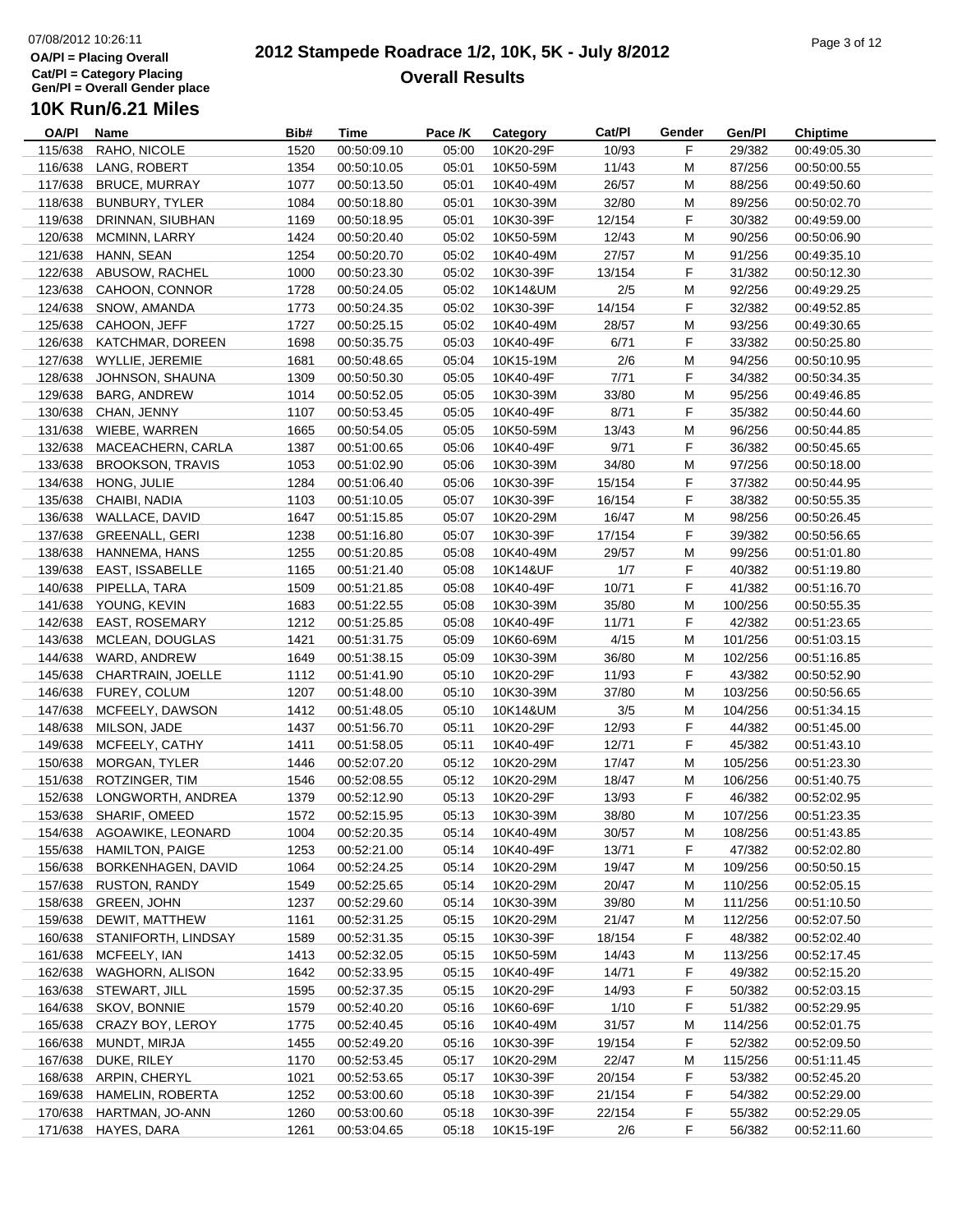#### **2012 Stampede Roadrace 1/2, 10K, 5K - July 8/2012**  $P_1$  and  $P_2$  of  $P_3$  of  $P_4$  or  $P_5$  of  $P_5$  or  $P_6$  or  $P_7$  or  $P_8$  or  $P_9$  or  $P_9$  or  $P_9$  or  $P_9$  or  $P_9$  or  $P_9$  or  $P_9$  or  $P_9$  or  $P_9$  or  $P_9$  or  $P_9$  or  $P_9$  or  $P_9$  or  $P_9$  or  $P_9$  or  $P_9$ **Overall Results**

| OA/PI   | Name                         | Bib# | <b>Time</b> | Pace /K | Category               | Cat/Pl | Gender | Gen/Pl  | Chiptime    |
|---------|------------------------------|------|-------------|---------|------------------------|--------|--------|---------|-------------|
| 172/638 | <b>KRZYWICKI, JACEK</b>      | 1344 | 00:53:04.65 | 05:18   | 10K30-39M              | 40/80  | М      | 116/256 | 00:52:39.25 |
| 173/638 | WARD, SHANNON                | 1653 | 00:53:11.80 | 05:19   | 10K30-39F              | 23/154 | F      | 57/382  | 00:52:26.70 |
| 174/638 | KRENZ, KAITLIN               | 1341 | 00:53:20.65 | 05:20   | 10K20-29F              | 15/93  | F      | 58/382  | 00:52:06.15 |
| 175/638 | GRADY, MATT                  | 1697 | 00:53:22.85 | 05:20   | 10K30-39M              | 41/80  | М      | 117/256 | 00:52:57.65 |
| 176/638 | SCHEUERMAN, BRAD             | 1702 | 00:53:24.30 | 05:20   | 10K30-39M              | 42/80  | М      | 118/256 | 00:53:12.45 |
| 177/638 | KELL, GREG                   | 1321 | 00:53:24.85 | 05:20   | 10K50-59M              | 15/43  | M      | 119/256 | 00:53:10.25 |
| 178/638 | BRANAGAN, KOURTNEY           | 1070 | 00:53:27.25 | 05:20   | 10K30-39F              | 24/154 | F      | 59/382  | 00:53:13.45 |
| 179/638 | <b>KEATLEY, CATHERINE</b>    | 1316 | 00:53:27.55 | 05:20   | 10K30-39F              | 25/154 | F      | 60/382  | 00:53:02.55 |
| 180/638 | KAWAKAMI, JUN                | 1314 | 00:53:27.85 | 05:20   | 10K30-39M              | 43/80  | M      | 120/256 | 00:53:07.15 |
| 181/638 | TIERNEY, NATASHA             | 1709 | 00:53:28.75 | 05:20   | 10K40-49F              | 15/71  | F      | 61/382  | 00:52:27.65 |
| 182/638 | RIEMANN, CAROLYNN            | 1533 | 00:53:29.60 | 05:20   | 10K40-49F              | 16/71  | F      | 62/382  | 00:53:00.70 |
|         | 183/638 GAMBLE, SCOTT        | 1215 | 00:53:44.10 | 05:22   | 10K30-39M              | 44/80  | М      | 121/256 | 00:52:20.55 |
| 184/638 | POWER, TIMOTHY               | 1514 | 00:53:45.75 | 05:22   | 10K20-29M              | 23/47  | М      | 122/256 | 00:53:30.05 |
| 185/638 | NORTON, NICK                 | 1476 | 00:53:46.45 | 05:22   | 10K40-49M              | 32/57  | М      | 123/256 | 00:53:19.85 |
| 186/638 | TIGLEY, WILL                 | 1617 | 00:53:47.15 | 05:22   | 10K30-39M              | 45/80  | М      | 124/256 | 00:53:39.60 |
| 187/638 | PATTERSON, MATTHEW           | 1498 | 00:53:51.65 | 05:23   | 10K20-29M              | 24/47  | M      | 125/256 | 00:53:18.75 |
|         | HALWAS, DAVID                |      |             | 05:23   |                        |        |        |         |             |
| 188/638 |                              | 1251 | 00:53:52.00 |         | 10K50-59M              | 16/43  | M      | 126/256 | 00:51:48.80 |
|         | 189/638 AU, PHILIP           | 1023 | 00:53:54.50 | 05:23   | 10K20-29M              | 25/47  | М      | 127/256 | 00:53:19.65 |
| 190/638 | RODGER, ANNE                 | 1544 | 00:54:01.00 | 05:24   | 10K50-59F              | 3/41   | F      | 63/382  | 00:53:48.60 |
| 191/638 | SUBERLAK, ANTON Q.           | 1117 | 00:54:02.95 | 05:24   | 10K30-39M              | 46/80  | M      | 128/256 | 00:53:26.55 |
| 192/638 | LOCKHART, COURTNEY           | 1376 | 00:54:07.25 | 05:24   | 10K20-29F              | 16/93  | F      | 64/382  | 00:53:10.35 |
| 193/638 | PARK, BROOKLYN               | 1490 | 00:54:08.10 | 05:24   | 10K14&UF               | 2/7    | F      | 65/382  | 00:54:06.85 |
| 194/638 | PARSONS, KARI                | 1494 | 00:54:08.70 | 05:24   | 10K20-29F              | 17/93  | F      | 66/382  | 00:53:47.45 |
| 195/638 | DRIEDGER, KEVIN              | 1167 | 00:54:13.85 | 05:25   | 10K40-49M              | 33/57  | M      | 129/256 | 00:53:25.35 |
| 196/638 | EDWARDS, RICHARD             | 1173 | 00:54:19.60 | 05:25   | 10K40-49M              | 34/57  | M      | 130/256 | 00:54:11.45 |
| 197/638 | O'CONNELL, HAYLEY            | 1478 | 00:54:20.15 | 05:26   | 10K20-29F              | 18/93  | F      | 67/382  | 00:54:07.05 |
| 198/638 | BUCHANAN, KATHY              | 1081 | 00:54:22.85 | 05:26   | 10K40-49F              | 17/71  | F      | 68/382  | 00:53:57.25 |
| 199/638 | GIASSON, ANNE-MARIE          | 1222 | 00:54:24.00 | 05:26   | 10K30-39F              | 26/154 | F.     | 69/382  | 00:54:09.35 |
| 200/638 | CRAIG, MELANIE               | 1137 | 00:54:26.70 | 05:26   | 10K20-29F              | 19/93  | F      | 70/382  | 00:54:06.85 |
| 201/638 | PASIEKA, JANICE              | 1747 | 00:54:27.10 | 05:26   | 10K50-59F              | 4/41   | F      | 71/382  | 00:53:56.80 |
| 202/638 | BLADON, DIANA                | 1058 | 00:54:27.35 | 05:26   | 10K30-39F              | 27/154 | F      | 72/382  | 00:52:56.40 |
| 203/638 | TURNER, MEGAN                | 1628 | 00:54:34.10 | 05:27   | 10K20-29F              | 20/93  | F      | 73/382  | 00:53:12.40 |
| 204/638 | OVEREND, BILL                | 1486 | 00:54:36.15 | 05:27   | 10K50-59M              | 17/43  | M      | 131/256 | 00:53:32.60 |
| 205/638 | <b>BOURGET, FRANCOIS</b>     | 1065 | 00:54:36.70 | 05:27   | 10K30-39M              | 47/80  | М      | 132/256 | 00:54:23.50 |
| 206/638 | MCNAUL, MAUREEN              | 1425 | 00:54:36.95 | 05:27   | 10K40-49F              | 18/71  | F      | 74/382  | 00:54:12.70 |
| 207/638 | <b>GRANT, CRAIG</b>          | 1135 | 00:54:37.10 | 05:27   | 10K60-69M              | 5/15   | M      | 133/256 | 00:54:09.80 |
| 208/638 | SMITH, KEVIN                 | 1583 | 00:54:37.50 | 05:27   | 10K50-59M              | 18/43  | М      | 134/256 | 00:54:13.30 |
| 209/638 | SAKOWSKI, CLAIRE             | 1553 | 00:54:37.50 | 05:27   | 10K30-39F              | 28/154 | F      | 75/382  | 00:54:27.60 |
| 210/638 | SEITZ, DESIRAE               | 1568 | 00:54:37.90 | 05:27   | 10K20-29F              | 21/93  | F      | 76/382  | 00:53:34.20 |
|         | 211/638 SAMPSON, CASSIE      | 1555 | 00:54:38.10 | 05:27   | 10K30-39F              | 29/154 | F      | 77/382  | 00:53:28.80 |
| 212/638 | TOWELL, REID                 | 1623 | 00:54:41.25 | 05:28   | 10K50-59M              | 19/43  | M      | 135/256 | 00:53:52.65 |
| 213/638 | HARDER, MIKE                 | 1259 | 00:54:41.90 | 05:28   | 10K30-39M              | 48/80  | М      | 136/256 | 00:53:39.85 |
| 214/638 | MACLEOD, ROB                 | 1781 | 00:54:44.05 | 05:28   | 10K30-39M              | 49/80  | М      | 137/256 | 00:53:00.75 |
| 215/638 | SCHLAUCH, JENNY              | 1565 | 00:54:48.90 | 05:28   | 10K20-29F              | 22/93  | F.     | 78/382  | 00:53:54.90 |
| 216/638 | MCGEARY, CARSON              | 1414 | 00:55:01.25 | 05:30   | 10K15-19M              | 3/6    | М      | 138/256 | 00:54:08.05 |
| 217/638 | <b>KRZYWICKI, SHANNON</b>    | 1345 | 00:55:01.55 | 05:30   | 10K30-39F              | 30/154 | F.     | 79/382  | 00:54:35.95 |
| 218/638 | ADAIR, COLIN                 |      |             | 05:31   | 10K30-39M              |        |        | 139/256 |             |
| 219/638 |                              | 1393 | 00:55:13.15 |         |                        | 50/80  | M      |         | 00:54:08.05 |
|         | <b>INFUSINO, SANTO</b>       | 1297 | 00:55:13.50 | 05:31   | 10K50-59M<br>10K30-39F | 20/43  | М      | 140/256 | 00:54:21.15 |
| 220/638 | MUIR, ANDREA                 | 1453 | 00:55:23.75 | 05:32   |                        | 31/154 | F      | 80/382  | 00:54:53.00 |
| 221/638 | MORRISON, SHERALEE           | 1450 | 00:55:28.25 | 05:32   | 10K30-39F              | 32/154 | F      | 81/382  | 00:55:16.90 |
| 222/638 | KOKOTT, RYAN                 | 1334 | 00:55:30.55 | 05:33   | 10K40-49M              | 35/57  | М      | 141/256 | 00:54:06.85 |
| 223/638 | MCFEELY, PAT                 | 1751 | 00:55:33.90 | 05:33   | 10K40-49M              | 36/57  | М      | 142/256 | 00:55:17.70 |
| 224/638 | OISHI, YOSHIO                | 1208 | 00:55:34.45 | 05:33   | 10K14&UM               | 4/5    | М      | 143/256 | 00:55:25.55 |
| 225/638 | SHEPPARD, S.                 | 1754 | 00:55:40.10 | 05:34   | 10K30-39F              | 33/154 | F.     | 82/382  | 00:55:20.85 |
| 226/638 | <b>GREIDANUS, DEREK</b>      | 1241 | 00:55:52.35 | 05:35   | 10K40-49M              | 37/57  | М      | 144/256 | 00:55:23.70 |
| 227/638 | ZAVARELLA, ASHLEY            | 1687 | 00:55:53.60 | 05:35   | 10K20-29F              | 23/93  | F      | 83/382  | 00:55:22.85 |
|         | 228/638 VAN DER ZEE, RICHARD | 1633 | 00:55:55.45 | 05:35   | 10K50-59M              | 21/43  | M      | 145/256 | 00:54:56.75 |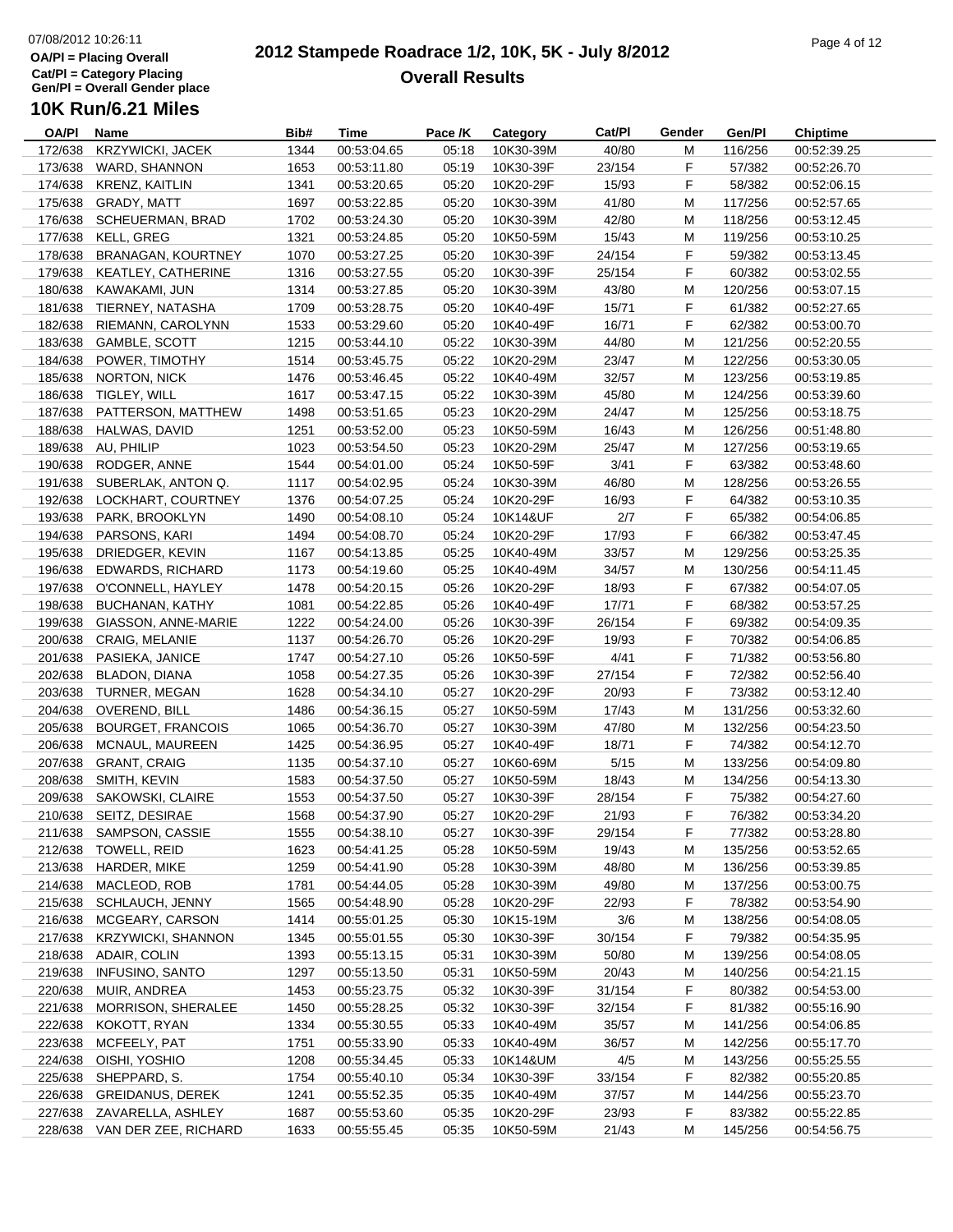#### **2012 Stampede Roadrace 1/2, 10K, 5K - July 8/2012**  $\frac{1}{2}$  Page 5 of 12 **Overall Results**

| OA/PI   | Name                         | Bib# | <b>Time</b>                | Pace /K | Category  | Cat/Pl | Gender | Gen/Pl  | <b>Chiptime</b> |
|---------|------------------------------|------|----------------------------|---------|-----------|--------|--------|---------|-----------------|
| 229/638 | SCHELLENBERG, MARGO          | 1563 | 00:55:57.95                | 05:35   | 10K30-39F | 34/154 | F      | 84/382  | 00:55:22.80     |
| 230/638 | LUKINUK, ELIZABETH           | 1384 | 00:56:00.70                | 05:36   | 10K30-39F | 35/154 | F      | 85/382  | 00:55:35.65     |
| 231/638 | HOLT, JASON                  | 1283 | 00:56:01.75                | 05:36   | 10K40-49M | 38/57  | M      | 146/256 | 00:55:21.05     |
| 232/638 | ARMSTRONG, MEGHAN            | 1711 | 00:56:04.45                | 05:36   | 10K30-39F | 36/154 | F      | 86/382  | 00:54:37.00     |
| 233/638 | WONG, KEN                    | 1324 | 00:56:13.70                | 05:37   | 10K20-29M | 26/47  | М      | 147/256 | 00:54:47.95     |
| 234/638 | <b>WESA, BRENDA</b>          | 1659 | 00:56:19.25                | 05:37   | 10K40-49F | 19/71  | F      | 87/382  | 00:55:42.75     |
| 235/638 | CRILLY, PAUL                 | 1139 | 00:56:19.95                | 05:37   | 10K40-49M | 39/57  | M      | 148/256 | 00:54:46.20     |
| 236/638 | KUEHNER, MELISSA             | 1347 | 00:56:21.20                | 05:38   | 10K40-49F | 20/71  | F      | 88/382  | 00:55:15.05     |
| 237/638 | COX, KRIS                    | 1784 | 00:56:22.45                | 05:38   | 10K30-39F | 37/154 | F      | 89/382  | 00:55:45.70     |
|         | 238/638 AFFLECK HALL, LOUISE | 1003 | 00:56:26.00                | 05:38   | 10K40-49F | 21/71  | F      | 90/382  | 00:56:00.50     |
| 239/638 | <b>CORBETT, KATIE</b>        | 1130 | 00:56:30.20                | 05:39   | 10K20-29F | 24/93  | F      | 91/382  | 00:56:03.25     |
| 240/638 | GOSAL, BALJIT                | 1027 | 00:56:32.40                | 05:39   | 10K50-59M | 22/43  | M      | 149/256 | 00:56:29.10     |
| 241/638 | MACKIE, PAT                  | 1389 | 00:56:35.35                | 05:39   | 10K30-39M | 51/80  | М      | 150/256 | 00:55:07.35     |
| 242/638 | CAMPBELL, WENDY              | 1096 | 00:56:45.95                | 05:40   | 10K50-59F | 5/41   | F      | 92/382  | 00:56:43.30     |
| 243/638 | FISHER, JOHN                 | 1193 | 00:56:46.85                | 05:40   | 10K60-69M | 6/15   | M      | 151/256 | 00:56:27.50     |
| 244/638 | SADLER, JONATHAN             | 1552 | 00:56:47.15                | 05:40   | 10K50-59M | 23/43  | M      | 152/256 | 00:56:05.20     |
| 245/638 | DICKHOFF, PETER              | 1769 | 00:56:47.85                | 05:40   | 10K50-59M | 24/43  | M      | 153/256 | 00:54:54.20     |
| 246/638 | TANGJERD-LEWKO, TASHA        |      |                            |         |           |        | F      | 93/382  |                 |
|         |                              | 1604 | 00:56:54.30                | 05:41   | 10K30-39F | 38/154 |        |         | 00:56:00.30     |
| 247/638 | PATTISON, KEVIN              | 1500 | 00:56:57.25                | 05:41   | 10K30-39M | 52/80  | М      | 154/256 | 00:56:24.75     |
| 248/638 | CHRISTENSEN, SANDRA          | 1782 | 00:56:58.10                | 05:41   | 10K20-29F | 25/93  | F      | 94/382  | 00:55:14.75     |
| 249/638 | POUPART, STEPHEN             | 1513 | 00:56:59.80                | 05:41   | 10K40-49M | 40/57  | M      | 155/256 | 00:56:10.70     |
| 250/638 | <b>WEARE, KENT</b>           | 1755 | 00:57:01.30                | 05:42   | 10K30-39M | 53/80  | M      | 156/256 | 00:56:37.70     |
| 251/638 | PAHL, CAM                    | 1489 | 00:57:03.50                | 05:42   | 10K30-39M | 54/80  | M      | 157/256 | 00:56:01.10     |
| 252/638 | HUTCHISON, KENDRA            | 1294 | 00:57:06.30                | 05:42   | 10K30-39F | 39/154 | F      | 95/382  | 00:56:53.30     |
| 253/638 | MCCLELLAN, SHAYNE            | 1407 | 00:57:07.55                | 05:42   | 10K30-39M | 55/80  | M      | 158/256 | 00:55:26.70     |
| 254/638 | JO, CHRISTY                  | 1307 | 00:57:09.00                | 05:42   | 10K30-39F | 40/154 | F      | 96/382  | 00:56:19.20     |
| 255/638 | DA COSTA GOMEZ, FELIX        | 1142 | 00:57:09.10                | 05:42   | 10K40-49M | 41/57  | M      | 159/256 | 00:56:27.00     |
| 256/638 | SEAGRAVE, SONJA              | 1567 | 00:57:14.80                | 05:43   | 10K20-29F | 26/93  | F      | 97/382  | 00:56:52.50     |
| 257/638 | PLUM, TERRA                  | 1511 | 00:57:16.40                | 05:43   | 10K20-29F | 27/93  | F      | 98/382  | 00:56:20.30     |
| 258/638 | BUFFAM, JENNY                | 1082 | 00:57:17.35                | 05:43   | 10K30-39F | 41/154 | F      | 99/382  | 00:56:23.90     |
| 259/638 | MCKINNEY, KELLY              | 1419 | 00:57:19.65                | 05:43   | 10K50-59F | 6/41   | F      | 100/382 | 00:57:17.15     |
| 260/638 | PARK, LISA                   | 1491 | 00:57:20.80                | 05:44   | 10K40-49F | 22/71  | F      | 101/382 | 00:57:19.30     |
| 261/638 | CULLINGHAM, CAROL            | 1141 | 00:57:32.25                | 05:45   | 10K30-39F | 42/154 | F      | 102/382 | 00:56:33.00     |
| 262/638 | MOTUZAS, JEFF                | 1451 | 00:57:38.10                | 05:45   | 10K20-29M | 27/47  | М      | 160/256 | 00:57:16.05     |
| 263/638 | PYKE, SHANNON                | 1517 | 00:57:38.15                | 05:45   | 10K15-19F | 3/6    | F      | 103/382 | 00:57:23.85     |
| 264/638 | KINSEY, KRISTEN              | 1327 | 00:57:44.60                | 05:46   | 10K30-39F | 43/154 | F      | 104/382 | 00:56:31.00     |
| 265/638 | TOMEI, RACHEL                | 1621 | 00:57:44.85                | 05:46   | 10K20-29F | 28/93  | F      | 105/382 | 00:57:24.25     |
| 266/638 | PERVAIZ, ARSALAN             | 1504 | 00:57:51.60                | 05:47   | 10K20-29M | 28/47  | M      | 161/256 | 00:57:16.20     |
| 267/638 | CARR, CHRIS                  | 1102 | 00:57:51.80                | 05:47   | 10K30-39M | 56/80  | М      | 162/256 | 00:57:03.55     |
| 268/638 | GILLESPIE, MOLLY             | 1225 | 00:57:51.95                | 05:47   | 10K30-39F | 44/154 | F      | 106/382 | 00:57:04.05     |
| 269/638 | PATTERSON, JACK              | 1496 | 00:57:53.70                | 05:47   | 10K50-59M | 25/43  | M      | 163/256 | 00:57:22.10     |
| 270/638 | LISCHKA, SHAUNA              | 1372 | 00:57:55.85                | 05:47   | 10K30-39F | 45/154 | F      | 107/382 | 00:56:42.35     |
| 271/638 | ALLEN, KRISTAL               | 1008 | 00:57:56.85                | 05:47   | 10K30-39F | 46/154 | F      | 108/382 | 00:57:16.55     |
| 272/638 | MORGAN, AL                   | 1444 | 00:57:58.15                | 05:47   | 10K60-69M | 7/15   | M      | 164/256 | 00:57:12.75     |
| 273/638 | MORISSET, LOUIS              | 1448 | 00:57:58.70                | 05:47   | 10K40-49M | 42/57  | M      | 165/256 | 00:57:41.40     |
| 274/638 | STORDEUR, ALLISON            | 1704 | 00:58:04.90                | 05:48   | 10K30-39F | 47/154 | F      | 109/382 | 00:54:12.65     |
| 275/638 | HEDGES, JO-ANN               | 1266 | 00:58:08.45                | 05:48   | 10K40-49F | 23/71  | F      | 110/382 | 00:56:30.05     |
| 276/638 | SMITH, CARLY                 | 1581 | 00:58:10.30                | 05:49   | 10K20-29F | 29/93  | F      | 111/382 | 00:57:30.80     |
| 277/638 | FILLO, ANGELA                | 1189 | 00:58:12.55                | 05:49   | 10K20-29F | 30/93  | F      | 112/382 | 00:58:02.35     |
| 278/638 | KORT, BRIAN                  | 1336 | 00:58:13.30                | 05:49   | 10K60-69M | 8/15   | M      | 166/256 | 00:57:17.70     |
| 279/638 | MURPHY, AMANDA               | 1763 | 00:58:13.70                | 05:49   | 10K30-39F | 48/154 | F      | 113/382 | 00:57:18.60     |
| 280/638 | KUIJPER, KIM                 |      |                            | 05:49   | 10K20-29F | 31/93  | F      | 114/382 | 00:57:34.85     |
| 281/638 | BELIVEAU, JOE                | 1349 | 00:58:15.25<br>00:58:16.40 | 05:49   | 10K40-49M | 43/57  |        | 167/256 | 00:57:21.60     |
|         |                              | 1043 |                            |         |           |        | M      |         |                 |
| 282/638 | ALLAN, GORD                  | 1007 | 00:58:17.10                | 05:49   | 10K40-49M | 44/57  | M      | 168/256 | 00:57:42.75     |
| 283/638 | <b>BENKE, AMANDA</b>         | 1049 | 00:58:20.20                | 05:50   | 10K30-39F | 49/154 | F      | 115/382 | 00:57:48.50     |
| 284/638 | CARLE, TINA                  | 1100 | 00:58:24.05                | 05:50   | 10K30-39F | 50/154 | F      | 116/382 | 00:57:29.50     |
| 285/638 | <b>GREEN, ADAM</b>           | 1236 | 00:58:24.35                | 05:50   | 10K20-29M | 29/47  | M      | 169/256 | 00:57:04.50     |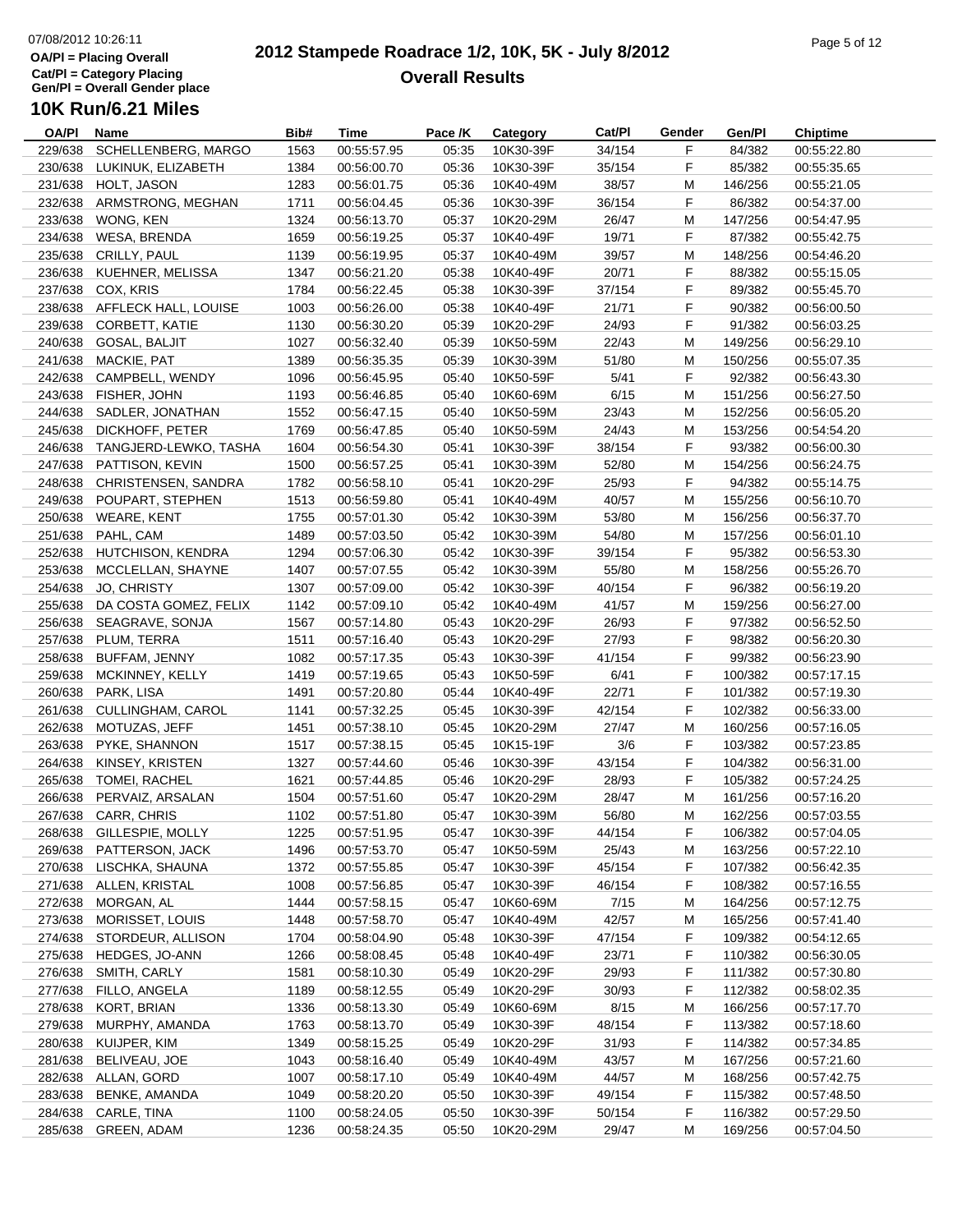#### **2012 Stampede Roadrace 1/2, 10K, 5K - July 8/2012**  $P_1$  and  $P_2$  of  $P_3$  of  $P_4$  of  $P_5$  of  $P_6$  of  $P_7$  of  $P_8$  of  $P_7$  of  $P_8$  of  $P_9$  of  $P_9$  of  $P_9$  of  $P_9$  of  $P_9$  of  $P_9$  of  $P_9$  of  $P_9$  of  $P_9$  of  $P_9$  of  $P_9$  of  $P_9$  of  $P_9$  of  $P_9$  of  $P_9$ **Overall Results**

**Name Bib# Time Category Cat/Pl Gen/Pl Chiptime**

## **10K Run/6.21 Miles**

| OA/PI   | Name                        | Bib# | <b>Time</b> | Pace /K | Category  | Cat/Pl | Gender | Gen/Pl  | <b>Chiptime</b> |
|---------|-----------------------------|------|-------------|---------|-----------|--------|--------|---------|-----------------|
| 286/638 | CHAMBERLAIN, DARRELL        | 1105 | 00:58:24.45 | 05:50   | 10K30-39M | 57/80  | М      | 170/256 | 00:58:17.40     |
| 287/638 | MUZYKA, LAURIE              | 1459 | 00:58:27.35 | 05:50   | 10K30-39F | 51/154 | F      | 117/382 | 00:57:25.35     |
| 288/638 | PERRY, MARION               | 1783 | 00:58:28.20 | 05:50   | 10K50-59F | 7/41   | F      | 118/382 | 00:57:39.40     |
| 289/638 | <b>FAIRFIELD, STEPHANIE</b> | 1182 | 00:58:28.95 | 05:50   | 10K20-29F | 32/93  | F      | 119/382 | 00:57:08.70     |
| 290/638 | ANDERSON, CARON             | 1010 | 00:58:29.90 | 05:50   | 10K20-29F | 33/93  | F      | 120/382 | 00:57:48.00     |
| 291/638 | DOORNBOS, RON               | 1166 | 00:58:31.25 | 05:51   | 10K50-59M | 26/43  | M      | 171/256 | 00:57:13.45     |
| 292/638 | WHITLEY, LAURA              | 1664 | 00:58:31.40 | 05:51   | 10K30-39F | 52/154 | F      | 121/382 | 00:56:45.40     |
| 293/638 | HAINES, KELLIE              | 1245 | 00:58:36.55 | 05:51   | 10K20-29F | 34/93  | F      | 122/382 | 00:58:14.80     |
| 294/638 | NIELSEN, DOUG               | 1471 | 00:58:39.25 | 05:51   | 10K40-49M | 45/57  | M      | 172/256 | 00:58:26.55     |
| 295/638 | NIELSEN, ASHLEY             | 1470 | 00:58:39.35 | 05:51   | 10K20-29F | 35/93  | F      | 123/382 | 00:58:26.85     |
| 296/638 | HAYES, PATSY                | 1262 | 00:58:44.05 | 05:52   | 10K50-59F | 8/41   | F      | 124/382 |                 |
|         |                             |      |             |         |           |        |        |         | 00:57:50.30     |
| 297/638 | SNOW, ALISON                | 1774 | 00:58:48.85 | 05:52   | 10K30-39F | 53/154 | F      | 125/382 | 00:58:16.15     |
| 298/638 | <b>MOLNAR, PATRICE</b>      | 1441 | 00:58:50.05 | 05:53   | 10K20-29M | 30/47  | м      | 173/256 | 00:57:35.80     |
| 299/638 | ZAMBORY, JENNIFER           | 1686 | 00:58:53.90 | 05:53   | 10K30-39F | 54/154 | F      | 126/382 | 00:58:09.45     |
| 300/638 | <b>HEDGES, HAYLEY</b>       | 1265 | 00:58:55.25 | 05:53   | 10K30-39F | 55/154 | F      | 127/382 | 00:57:16.55     |
| 301/638 | HOPE, JOANNE                | 1285 | 00:58:55.55 | 05:53   | 10K30-39F | 56/154 | F      | 128/382 | 00:58:12.90     |
| 302/638 | <b>BARRON, LOU</b>          | 1034 | 00:58:59.30 | 05:53   | 10K50-59F | 9/41   | F      | 129/382 | 00:57:42.85     |
| 303/638 | PATTISON, TARA              | 1501 | 00:59:02.65 | 05:54   | 10K30-39F | 57/154 | F      | 130/382 | 00:58:30.35     |
|         | 304/638 OLAR, JOHN          | 1481 | 00:59:03.35 | 05:54   | 10K40-49M | 46/57  | M      | 174/256 | 00:57:52.55     |
| 305/638 | HOPKINS, ERIC               | 1286 | 00:59:08.40 | 05:54   | 10K50-59M | 27/43  | M      | 175/256 | 00:58:27.40     |
| 306/638 | CHOLOWSKY, NATASHA          | 1749 | 00:59:10.05 | 05:55   | 10K14&UF  | 3/7    | F      | 131/382 | 00:58:16.75     |
| 307/638 | NEWTON-WOWRYK, CATHARINE467 |      | 00:59:16.00 | 05:55   | 10K40-49F | 24/71  | F      | 132/382 | 00:58:41.15     |
| 308/638 | MATOVICH, ANDREA            | 1401 | 00:59:23.35 | 05:56   | 10K30-39F | 58/154 | F      | 133/382 | 00:58:36.20     |
| 309/638 | COTE, ELAINE                | 1133 | 00:59:23.95 | 05:56   | 10K30-39F | 59/154 | F      | 134/382 | 00:57:09.25     |
| 310/638 | HALL, CHARLOTTE             | 1246 | 00:59:24.85 | 05:56   | 10K20-29F | 36/93  | F      | 135/382 | 00:58:31.65     |
| 311/638 | ROBERTS, PAUL               | 1539 | 00:59:25.20 | 05:56   | 10K30-39M | 58/80  | М      | 176/256 | 00:58:48.35     |
| 312/638 | LESWICK, LEAH               | 1367 | 00:59:25.60 | 05:56   | 10K20-29F | 37/93  | F      | 136/382 | 00:57:41.25     |
| 313/638 | INCZE, ELYSSE               | 1296 | 00:59:26.35 | 05:56   | 10K20-29F | 38/93  | F      | 137/382 | 00:58:58.30     |
| 314/638 | ANDERSON, SUSAN             | 1012 | 00:59:28.60 | 05:56   | 10K50-59F | 10/41  | F      | 138/382 | 00:57:37.90     |
|         |                             |      |             |         |           |        |        |         |                 |
| 315/638 | HILDEBRANDT, KURTIS         | 1277 | 00:59:29.75 | 05:56   | 10K30-39M | 59/80  | M      | 177/256 | 00:58:33.85     |
| 316/638 | VANDEN DOOL, GRACE          | 1635 | 00:59:30.00 | 05:57   | 10K40-49F | 25/71  | F      | 139/382 | 00:59:17.30     |
| 317/638 | WONG, RAYMOND               | 1675 | 00:59:30.30 | 05:57   | 10K20-29M | 31/47  | M      | 178/256 | 00:57:57.70     |
| 318/638 | MCRAE, GLEN                 | 1426 | 00:59:30.35 | 05:57   | 10K60-69M | 9/15   | M      | 179/256 | 00:58:45.90     |
| 319/638 | LEONG, PEARL                | 1366 | 00:59:34.50 | 05:57   | 10K30-39F | 60/154 | F      | 140/382 | 00:59:01.55     |
| 320/638 | <b>BRUCE, REBECCA</b>       | 1078 | 00:59:39.45 | 05:57   | 10K30-39F | 61/154 | F      | 141/382 | 00:59:16.85     |
| 321/638 | SMITH, FRED                 | 1582 | 00:59:44.85 | 05:58   | 10K60-69M | 10/15  | M      | 180/256 | 00:58:52.45     |
| 322/638 | DRIEDGER, VALERIE           | 1695 | 00:59:55.75 | 05:59   | 10K40-49F | 26/71  | F      | 142/382 | 00:58:25.65     |
| 323/638 | MACPHERSON, ANDREW          | 1391 | 00:59:56.80 | 05:59   | 10K30-39M | 60/80  | M      | 181/256 | 00:59:09.40     |
| 324/638 | <b>FORREST, KRISTINE</b>    | 1199 | 00:59:59.85 | 05:59   | 10K40-49F | 27/71  | F      | 143/382 | 00:58:20.70     |
|         | 325/638 WOOFTER, BAILEY     | 1678 | 01:00:00.35 | 06:00   | 10K20-29F | 39/93  | F      | 144/382 | 00:59:24.95     |
| 326/638 | ELLERGODT, BRENT            | 1176 | 01:00:05.35 | 06:00   | 10K40-49M | 47/57  | M      | 182/256 | 00:59:01.05     |
| 327/638 | ELLERGODT, ANNA JEAN        | 1175 | 01:00:05.35 | 06:00   | 10K15-19F | 4/6    | F      | 145/382 | 00:59:01.20     |
| 328/638 | <b>GAGNON, ERIC</b>         | 1211 | 01:00:09.20 | 06:00   | 10K30-39M | 61/80  | M      | 183/256 | 00:58:26.70     |
| 329/638 | CLARK, JAMIE                | 1121 | 01:00:10.80 | 06:01   | 10K50-59M | 28/43  | M      | 184/256 | 00:59:42.65     |
| 330/638 | COOKE, CATHERINE            | 1128 | 01:00:15.70 | 06:01   | 10K30-39F | 62/154 | F.     | 146/382 | 00:59:18.80     |
| 331/638 | ZAHARA, RYAN                | 1685 | 01:00:18.65 | 06:01   | 10K30-39M | 62/80  | M      | 185/256 | 00:59:09.35     |
| 332/638 | SHAYEGAN, BEHNAM            | 1573 | 01:00:19.50 | 06:01   | 10K20-29M | 32/47  | M      | 186/256 | 00:59:22.15     |
| 333/638 | <b>BELL, MEAGAN</b>         | 1044 | 01:00:19.95 | 06:02   | 10K20-29F | 40/93  | F      | 147/382 | 00:59:22.05     |
| 334/638 | <b>BARWICH, KIRA</b>        | 1037 | 01:00:23.95 | 06:02   | 10K20-29F | 41/93  | F      | 148/382 | 00:58:55.35     |
| 335/638 | TRANQUILLA, GRAYDON         | 1625 | 01:00:29.60 | 06:02   | 10K60-69M | 11/15  | M      | 187/256 | 01:00:07.30     |
| 336/638 | <b>MEAGHER, TREVOR</b>      |      |             | 06:03   | 10K40-49M | 48/57  |        |         |                 |
|         |                             | 1430 | 01:00:31.50 |         |           |        | M      | 188/256 | 01:00:24.55     |
| 337/638 | SNOW, PETER                 | 1587 | 01:00:34.55 | 06:03   | 10K40-49M | 49/57  | M      | 189/256 | 00:59:13.45     |
| 338/638 | CHUNG, CHRISTINE            | 1119 | 01:00:35.55 | 06:03   | 10K30-39F | 63/154 | F.     | 149/382 | 01:00:02.15     |
| 339/638 | WISENER, CAROLYNN           | 1721 | 01:00:36.20 | 06:03   | 10K50-59F | 11/41  | F      | 150/382 | 00:59:58.60     |
| 340/638 | VALENZUELA, CARLOS          | 1630 | 01:00:55.60 | 06:05   | 10K30-39M | 63/80  | M      | 190/256 | 01:00:07.35     |
| 341/638 | <b>KEELING, JAMES</b>       | 1317 | 01:00:56.10 | 06:05   | 10K50-59M | 29/43  | M      | 191/256 | 00:59:33.40     |
|         | 342/638 SWITZER, LORNE      | 1601 | 01:00:56.75 | 06:05   | 10K50-59M | 30/43  | M      | 192/256 | 01:00:39.35     |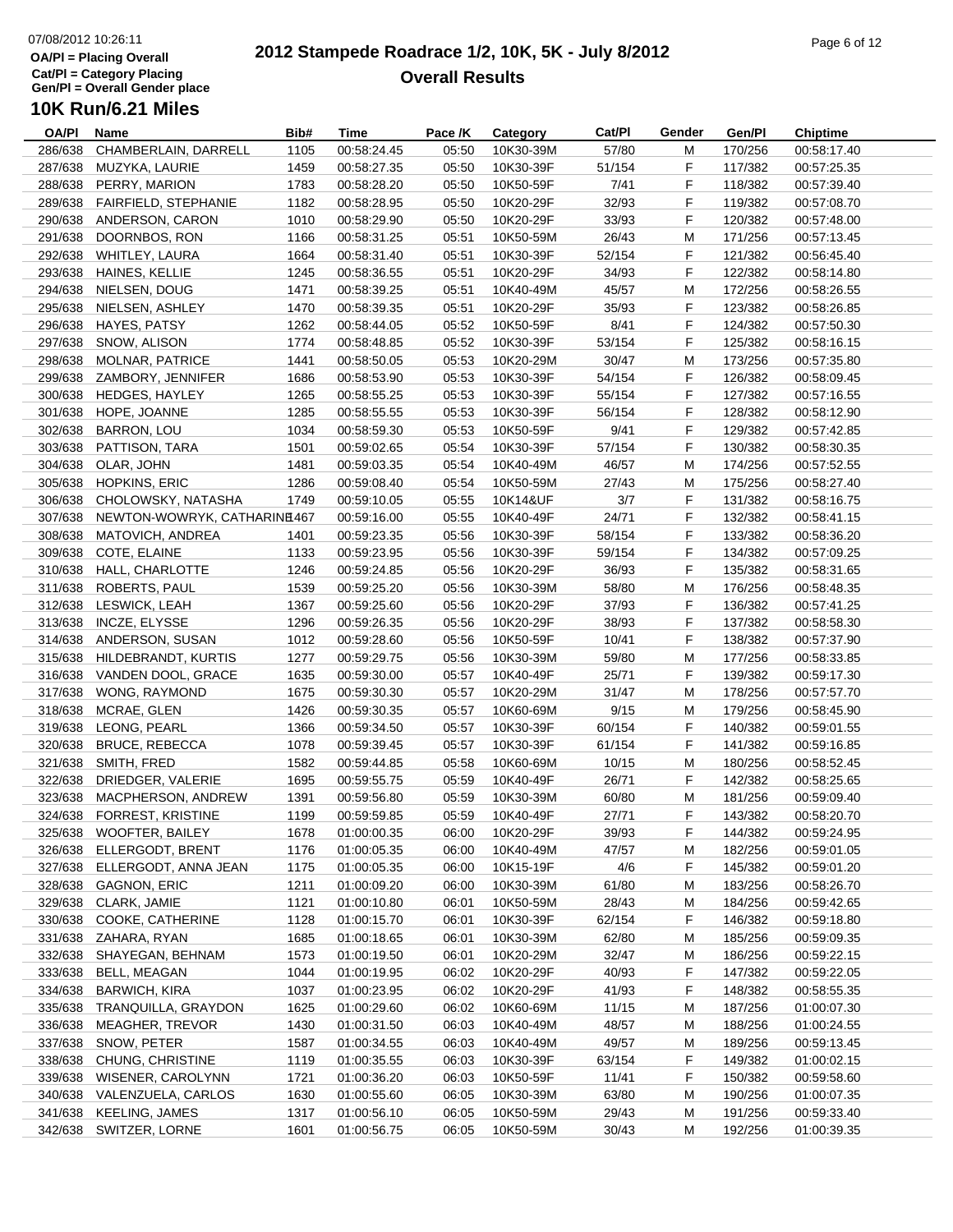#### **2012 Stampede Roadrace 1/2, 10K, 5K - July 8/2012**  $P_1$  of  $P_2$  of  $P_3$  of  $P_4$  of  $P_5$  of  $P_5$  of  $P_6$  of  $P_7$  of  $P_8$  of  $P_7$  of  $P_8$  of  $P_9$  of  $P_9$  of  $P_9$  of  $P_9$  of  $P_9$  of  $P_9$  of  $P_9$  of  $P_9$  of  $P_9$  of  $P_9$  of  $P_9$  of  $P_9$  of  $P_9$  of  $P_9$ **Overall Results**

| <b>OA/PI</b> | <b>Name</b>                  | Bib# | Time        | Pace /K | Category  | Cat/Pl | Gender | Gen/Pl  | <b>Chiptime</b> |
|--------------|------------------------------|------|-------------|---------|-----------|--------|--------|---------|-----------------|
| 343/638      | SIU, MARIA                   | 1576 | 01:01:08.20 | 06:06   | 10K30-39F | 64/154 | F      | 151/382 | 01:00:26.60     |
| 344/638      | ROSENBAUM, CHERYL            | 1768 | 01:01:09.60 | 06:06   | 10K20-29F | 42/93  | F      | 152/382 | 01:00:03.20     |
| 345/638      | REID, JOHNNY                 | 1530 | 01:01:09.90 | 06:06   | 10K20-29M | 33/47  | M      | 193/256 | 00:59:53.75     |
| 346/638      | REID, DAN                    | 1529 | 01:01:10.35 | 06:07   | 10K20-29M | 34/47  | M      | 194/256 | 00:59:55.00     |
| 347/638      | WATTIE, LORRAINE             | 1656 | 01:01:14.45 | 06:07   | 10K40-49F | 28/71  | F      | 153/382 | 01:00:50.85     |
| 348/638      | MORRISON, AMANDA             | 1449 | 01:01:15.45 | 06:07   | 10K20-29F | 43/93  | F      | 154/382 | 00:59:56.85     |
| 349/638      | HUNT, SHANA                  | 1717 | 01:01:20.00 | 06:08   | 10K40-49F | 29/71  | F      | 155/382 | 01:00:42.35     |
| 350/638      | KEIRSTEAD, ANDREW            | 1319 | 01:01:22.70 | 06:08   | 10K20-29M | 35/47  | M      | 195/256 | 01:00:13.70     |
| 351/638      | <b>BAGNALL, PATRICK</b>      | 1025 | 01:01:36.40 | 06:09   | 10K50-59M | 31/43  | M      | 196/256 | 01:00:10.25     |
| 352/638      | BUNBURY, JO-ANNE             | 1083 | 01:01:49.20 | 06:10   | 10K30-39F | 65/154 | F      | 156/382 | 01:01:31.50     |
| 353/638      | ROBICHAUD, DEANNA            | 1542 | 01:01:50.00 | 06:11   | 10K40-49F | 30/71  | F      | 157/382 | 01:01:45.65     |
| 354/638      | PATTERSON, SARAH             | 1700 | 01:01:51.20 | 06:11   | 10K30-39F | 66/154 | F      | 158/382 | 01:01:19.70     |
| 355/638      | HOLST, TRICIA                | 1282 | 01:01:52.00 | 06:11   | 10K30-39F | 67/154 | F      | 159/382 | 01:00:42.95     |
| 356/638      | NIELSEN, TESS                | 1699 | 01:01:52.05 | 06:11   | 10K30-39F | 68/154 | F      | 160/382 | 01:00:42.90     |
| 357/638      | <b>WEBSTER, CORIE</b>        | 1657 | 01:01:52.15 | 06:11   | 10K30-39F | 69/154 | F      | 161/382 | 01:01:35.30     |
| 358/638      | GIBBS, CHRIS                 | 1223 | 01:01:52.65 | 06:11   | 10K40-49F | 31/71  | F      | 162/382 | 01:01:05.70     |
| 359/638      | GONZALEZ, CAROLINA           | 1230 | 01:01:52.90 | 06:11   | 10K30-39F | 70/154 | F      | 163/382 | 01:01:04.10     |
| 360/638      | KRISTENSEN, STEPHANIE        | 1343 | 01:01:54.45 | 06:11   | 10K20-29F | 44/93  | F      | 164/382 | 01:01:41.10     |
| 361/638      | <b>MATIAKIS, BARBARA</b>     | 1748 | 01:01:56.30 | 06:11   | 10K40-49F | 32/71  | F      | 165/382 | 01:00:59.60     |
| 362/638      | KARVINEN, TRISHA             | 1312 | 01:01:58.55 | 06:11   | 10K30-39F | 71/154 | F      | 166/382 | 01:00:53.50     |
| 363/638      | <b>CROTHERS, MICHAEL</b>     | 1140 | 01:02:05.95 | 06:12   | 10K50-59M | 32/43  | M      | 197/256 | 01:01:31.35     |
| 364/638      | KUIJPER, PETER               | 1505 | 01:02:07.30 | 06:12   | 10K50-59M | 33/43  | M      | 198/256 | 01:01:26.90     |
| 365/638      | CABRAL, DANIEL               |      |             |         | 10K20-29M |        |        |         |                 |
|              |                              | 1089 | 01:02:08.85 | 06:12   |           | 36/47  | M      | 199/256 | 01:00:26.00     |
| 366/638      | <b>BENSMILLER, KRISTA</b>    | 1052 | 01:02:09.65 | 06:12   | 10K30-39F | 72/154 | F      | 167/382 | 01:01:48.50     |
| 367/638      | BENSMILLER, ASHLY            | 1051 | 01:02:13.25 | 06:13   | 10K20-29F | 45/93  | F      | 168/382 | 01:01:51.45     |
| 368/638      | <b>GERLACH, KARIN</b>        | 1221 | 01:02:19.90 | 06:13   | 10K50-59F | 12/41  | F      | 169/382 | 01:02:04.50     |
| 369/638      | DAIGLE, LISE                 | 1143 | 01:02:23.50 | 06:14   | 10K30-39F | 73/154 | F      | 170/382 | 01:01:09.20     |
| 370/638      | KEMP, ANITA                  | 1323 | 01:02:24.70 | 06:14   | 10K40-49F | 33/71  | F      | 171/382 | 01:01:45.20     |
| 371/638      | RANDA, GRACE                 | 1233 | 01:02:26.55 | 06:14   | 10K50-59F | 13/41  | F      | 172/382 | 01:02:00.60     |
| 372/638      | <b>BROEN, BARB</b>           | 1719 | 01:02:29.25 | 06:14   | 10K40-49F | 34/71  | F      | 173/382 | 01:00:57.45     |
| 373/638      | <b>BEDARD, PASCALE</b>       | 1041 | 01:02:30.00 | 06:15   | 10K20-29F | 46/93  | F      | 174/382 | 01:02:12.95     |
| 374/638      | CHEE, ALEX                   | 1115 | 01:02:32.95 | 06:15   | 10K30-39M | 64/80  | M      | 200/256 | 01:00:38.55     |
| 375/638      | O'NEILL, DAN                 | 1479 | 01:02:33.50 | 06:15   | 10K70+M   | 1/3    | M      | 201/256 | 01:00:43.90     |
| 376/638      | MAY, SUSAN                   | 1404 | 01:02:42.95 | 06:16   | 10K50-59F | 14/41  | F      | 175/382 | 01:02:28.65     |
| 377/638      | BOUWMEESTER, GRAEME          | 1066 | 01:02:49.95 | 06:17   | 10K20-29M | 37/47  | M      | 202/256 | 01:01:05.65     |
| 378/638      | DALLAIRE, JASON              | 1145 | 01:02:50.95 | 06:17   | 10K30-39M | 65/80  | M      | 203/256 | 01:02:19.00     |
| 379/638      | BARBER, SHAUNNA              | 1031 | 01:03:14.25 | 06:19   | 10K30-39F | 74/154 | F      | 176/382 | 01:02:52.85     |
| 380/638      | <b>WESTON, LORI</b>          | 1660 | 01:03:14.90 | 06:19   | 10K30-39F | 75/154 | F      | 177/382 | 01:01:35.40     |
| 381/638      | FARDY, SYLVIE                | 1184 | 01:03:19.55 | 06:19   | 10K50-59F | 15/41  | F      | 178/382 | 01:01:36.35     |
|              | 382/638 OLLINGER, LAURIE ANN | 1482 | 01:03:20.65 | 06:20   | 10K30-39F | 76/154 | F      | 179/382 | 01:03:03.25     |
| 383/638      | ARMENTA, KRISTI              | 1019 | 01:03:26.80 | 06:20   | 10K30-39F | 77/154 | F      | 180/382 | 01:02:59.10     |
| 384/638      | ARMENTA, BEN                 | 1018 | 01:03:26.80 | 06:20   | 10K30-39M | 66/80  | M      | 204/256 | 01:03:00.05     |
| 385/638      | BENNETT, JOE                 | 1050 | 01:03:33.15 | 06:21   | 10K50-59M | 34/43  | M      | 205/256 | 01:02:20.45     |
| 386/638      | MCDONALD, SEAN               | 1409 | 01:03:34.30 | 06:21   | 10K20-29M | 38/47  | M      | 206/256 | 01:02:42.80     |
| 387/638      | LYNCH, TARAH                 | 1385 | 01:03:35.70 | 06:21   | 10K30-39F | 78/154 | F      | 181/382 | 01:02:25.90     |
| 388/638      | TARNASKY, NEIL               | 1606 | 01:03:53.75 | 06:23   | 10K15-19M | 4/6    | M      | 207/256 | 01:02:43.05     |
| 389/638      | TARNASKY, SAMANTHA           | 1607 | 01:03:53.90 | 06:23   | 10K20-29F | 47/93  | F      | 182/382 | 01:02:43.20     |
| 390/638      | POZZO, RENEE                 | 1515 | 01:03:56.35 | 06:23   | 10K30-39F | 79/154 | F      | 183/382 | 01:02:01.65     |
| 391/638      | DESBARATS, LAURA             | 1158 | 01:03:56.45 | 06:23   | 10K20-29F | 48/93  | F      | 184/382 | 01:02:02.70     |
| 392/638      | HERMAN, STEPHANIE            | 1273 | 01:03:56.50 | 06:23   | 10K20-29F | 49/93  | F      | 185/382 | 01:02:02.45     |
| 393/638      | BOWDEN, KATHRYN              | 1067 | 01:04:06.10 | 06:24   | 10K40-49F | 35/71  | F      | 186/382 | 01:03:11.75     |
| 394/638      | ZWICKER, SHAUNA              | 1692 | 01:04:11.05 | 06:25   | 10K30-39F | 80/154 | F      | 187/382 | 01:03:16.45     |
| 395/638      | ROBSON, GABRIELLE            | 1543 | 01:04:20.75 | 06:26   | 10K20-29F | 50/93  | F      | 188/382 | 01:02:53.25     |
| 396/638      | MALHOTRA, VERONICA           | 1394 | 01:04:21.00 | 06:26   | 10K30-39F | 81/154 | F      | 189/382 | 01:02:55.30     |
| 397/638      | <b>BARWICH, KRISTIN</b>      | 1038 | 01:04:21.60 | 06:26   | 10K20-29F | 51/93  | F      | 190/382 | 01:02:53.00     |
| 398/638      | DATTA, NEEL                  | 1150 | 01:04:24.45 | 06:26   | 10K30-39M | 67/80  | M      | 208/256 | 01:03:18.45     |
| 399/638      | BRAR, MANTAJ                 | 1072 | 01:04:24.95 | 06:26   | 10K30-39M | 68/80  | M      | 209/256 | 01:03:18.75     |
|              |                              |      |             |         |           |        |        |         |                 |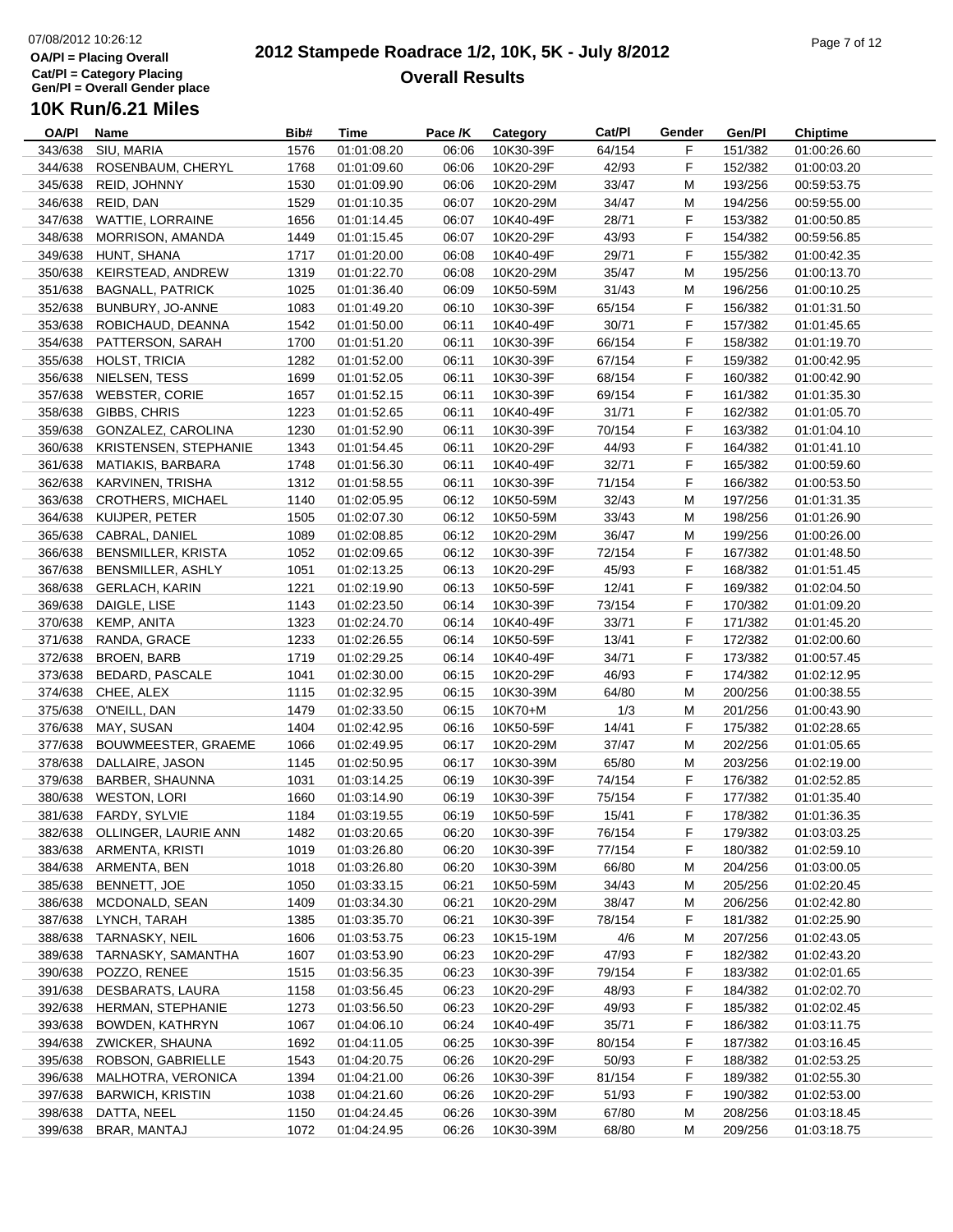#### **2012 Stampede Roadrace 1/2, 10K, 5K - July 8/2012**  $P_1$  and  $P_2$  of  $P_3$  of  $P_4$  or  $P_5$  of  $P_6$  or  $P_7$  or  $P_8$  or  $P_9$  or  $P_9$  or  $P_9$  or  $P_9$  or  $P_9$  or  $P_9$  or  $P_9$  or  $P_9$  or  $P_9$  or  $P_9$  or  $P_9$  or  $P_9$  or  $P_9$  or  $P_9$  or  $P_9$  or  $P_9$  or  $P_9$ **Overall Results**

**Name Bib# Time Category Cat/Pl Gen/Pl Chiptime**

## **10K Run/6.21 Miles**

| <b>OA/PI</b> | Name                        | Bib# | <b>Time</b> | Pace /K | Category  | Cat/Pl  | Gender | Gen/Pl  | Chiptime    |
|--------------|-----------------------------|------|-------------|---------|-----------|---------|--------|---------|-------------|
| 400/638      | FULKER, ADAM                | 1204 | 01:04:27.05 | 06:26   | 10K30-39M | 69/80   | М      | 210/256 | 01:02:17.85 |
| 401/638      | <b>VERKLAND, NISSA</b>      | 1637 | 01:04:39.35 | 06:27   | 10K30-39F | 82/154  | F      | 191/382 | 01:02:36.35 |
| 402/638      | JUDD, JODIE                 | 1310 | 01:04:43.25 | 06:28   | 10K30-39F | 83/154  | F      | 192/382 | 01:04:17.15 |
| 403/638      | THIESSEN, CHRISTA           | 1612 | 01:04:44.10 | 06:28   | 10K30-39F | 84/154  | F      | 193/382 | 01:04:39.00 |
| 404/638      | <b>WILLIAMS, ANGELA</b>     | 1667 | 01:04:47.55 | 06:28   | 10K20-29F | 52/93   | F      | 194/382 | 01:03:57.60 |
| 405/638      | DELONG, WILLIAM             | 1155 | 01:04:48.30 | 06:28   | 10K20-29M | 39/47   | M      | 211/256 | 01:04:06.05 |
| 406/638      | DAVID, JODI                 | 1736 | 01:04:49.90 | 06:28   | 10K30-39F | 85/154  | F      | 195/382 |             |
|              |                             |      |             |         |           |         |        |         | 01:03:51.95 |
| 407/638      | SAMBORSKI, BRENDA           | 1554 | 01:04:50.20 | 06:29   | 10K40-49F | 36/71   | F      | 196/382 | 01:04:38.30 |
| 408/638      | GAMBLE, MANDY               | 1214 | 01:04:56.55 | 06:29   | 10K30-39F | 86/154  | F      | 197/382 | 01:03:33.75 |
| 409/638      | HALWAS, DARIAN              | 1250 | 01:05:02.25 | 06:30   | 10K15-19M | 5/6     | M      | 212/256 | 01:03:12.75 |
|              | 410/638 SKOLL, JENNIFER     | 1578 | 01:05:03.85 | 06:30   | 10K30-39F | 87/154  | F      | 198/382 | 01:03:49.60 |
| 411/638      | NEILSON, JILLIAN            | 1463 | 01:05:05.80 | 06:30   | 10K20-29F | 53/93   | F      | 199/382 | 01:03:18.65 |
| 412/638      | HAWKINS, TYLER              | 1785 | 01:05:09.25 | 06:30   | 10K50-59M | 35/43   | М      | 213/256 | 01:04:03.50 |
| 413/638      | MYRONYK, ANDREA             | 1460 | 01:05:10.25 | 06:31   | 10K30-39F | 88/154  | F      | 200/382 | 01:03:18.95 |
| 414/638      | LEIVA, MAURICIO             | 1365 | 01:05:10.50 | 06:31   | 10K40-49M | 50/57   | М      | 214/256 | 01:03:33.00 |
| 415/638      | MOODY, LIA                  | 1442 | 01:05:11.20 | 06:31   | 10K20-29F | 54/93   | F      | 201/382 | 01:03:28.45 |
| 416/638      | HALWAS, COLLEEN             | 1249 | 01:05:12.95 | 06:31   | 10K40-49F | 37/71   | F      | 202/382 | 01:03:22.35 |
| 417/638      | <b>BOND, MADDISON</b>       | 1062 | 01:05:19.95 | 06:32   | 10K20-29F | 55/93   | F      | 203/382 | 01:03:35.05 |
| 418/638      | <b>CHRISTENSEN, SHERRY</b>  | 1118 | 01:05:24.10 | 06:32   | 10K50-59F | 16/41   | F      | 204/382 | 01:04:57.65 |
| 419/638      | SNELL, FRED                 | 1586 | 01:05:26.70 | 06:32   | 10K60-69M | 12/15   | M      | 215/256 | 01:05:02.65 |
| 420/638      | ZUCZEK, ANETA               | 1691 | 01:05:27.95 | 06:32   | 10K30-39F | 89/154  | F      | 205/382 | 01:04:31.25 |
|              |                             |      |             |         |           |         |        |         |             |
| 421/638      | MCGEARY, HUGH               | 1415 | 01:05:42.00 | 06:34   | 10K60-69M | 13/15   | M      | 216/256 | 01:03:39.10 |
|              | 422/638 VAN DER ZEE, TYLER  | 1634 | 01:05:42.95 | 06:34   | 10K20-29M | 40/47   | M      | 217/256 | 01:04:45.65 |
| 423/638      | DERKSEN, GARY               | 1157 | 01:05:46.20 | 06:34   | 10K50-59M | 36/43   | M      | 218/256 | 01:04:43.85 |
|              | 424/638 DERBECKER, SUZANNE  | 1156 | 01:05:46.60 | 06:34   | 10K50-59F | 17/41   | F      | 206/382 | 01:04:55.55 |
| 425/638      | STEVENSON, KIM              | 1594 | 01:05:50.10 | 06:35   | 10K40-49F | 38/71   | F      | 207/382 | 01:05:07.85 |
| 426/638      | BRINGAS-KEWLEY, GINA        | 1074 | 01:05:50.40 | 06:35   | 10K15-19F | 5/6     | F      | 208/382 | 01:05:00.20 |
| 427/638      | CHASSAGNE, JULIE            | 1113 | 01:05:55.60 | 06:35   | 10K30-39F | 90/154  | F      | 209/382 | 01:05:23.70 |
| 428/638      | MILLS, ROBYN                | 1435 | 01:06:04.70 | 06:36   | 10K30-39F | 91/154  | F      | 210/382 | 01:05:56.40 |
| 429/638      | <b>REICH, JANICE</b>        | 1528 | 01:06:12.65 | 06:37   | 10K40-49F | 39/71   | F      | 211/382 | 01:05:33.65 |
| 430/638      | STAUTH, TEIRA               | 1590 | 01:06:14.45 | 06:37   | 10K20-29F | 56/93   | F      | 212/382 | 01:05:07.85 |
| 431/638      | TEGHTMEYER, NANCY           | 1705 | 01:06:17.05 | 06:37   | 10K30-39F | 92/154  | F      | 213/382 | 01:05:24.70 |
| 432/638      | SNELL, DIANA                | 1585 | 01:06:18.35 | 06:37   | 10K30-39F | 93/154  | F      | 214/382 | 01:05:53.90 |
| 433/638      | JANSSEN, THORBEN            | 1302 | 01:06:21.20 | 06:38   | 10K30-39M | 70/80   | M      | 219/256 | 01:06:03.30 |
|              | 434/638 LAVECK, STEPHANIE   | 1359 | 01:06:25.75 | 06:38   | 10K30-39F | 94/154  | F      | 215/382 | 01:04:56.60 |
| 435/638      | GAO, LISA                   | 1216 | 01:06:26.35 | 06:38   | 10K40-49F | 40/71   | F      | 216/382 | 01:05:24.25 |
| 436/638      | MILLER, LEAH                | 1434 | 01:06:31.25 | 06:39   | 10K20-29F | 57/93   | F      | 217/382 | 01:04:59.55 |
|              |                             |      |             |         |           |         |        |         |             |
| 437/638      | TAN, SHET FERN              | 1603 | 01:06:35.55 | 06:39   | 10K30-39F | 95/154  | F      | 218/382 | 01:05:19.95 |
| 438/638      | KOSIK, WILMA                | 1338 | 01:06:38.60 | 06:39   | 10K50-59F | 18/41   | F      | 219/382 | 01:05:08.65 |
|              | 439/638 MOUNTFORD, NIKKI    | 1452 | 01:06:39.45 | 06:39   | 10K40-49F | 41/71   | F      | 220/382 | 01:05:41.05 |
| 440/638      | <b>GUILHERME, CHRISTINA</b> | 1244 | 01:06:44.05 | 06:40   | 10K20-29F | 58/93   | F      | 221/382 | 01:05:01.90 |
| 441/638      | WONG, KAITLYN               | 1673 | 01:06:44.15 | 06:40   | 10K20-29F | 59/93   | F      | 222/382 | 01:05:02.50 |
| 442/638      | HANSEN, LORI                | 1257 | 01:06:48.35 | 06:40   | 10K40-49F | 42/71   | F      | 223/382 | 01:05:19.30 |
| 443/638      | <b>BLACK, CHELSEA</b>       | 1057 | 01:06:48.40 | 06:40   | 10K20-29F | 60/93   | F      | 224/382 | 01:05:10.05 |
| 444/638      | <b>HOPPINS, BLAINE</b>      | 1287 | 01:06:49.05 | 06:40   | 10K20-29M | 41/47   | М      | 220/256 | 01:05:10.40 |
| 445/638      | MORGAN, DEANNE              | 1445 | 01:06:49.55 | 06:40   | 10K30-39F | 96/154  | F      | 225/382 | 01:05:48.35 |
| 446/638      | LAPRISE, CATHY              | 1357 | 01:06:57.85 | 06:41   | 10K50-59F | 19/41   | F      | 226/382 | 01:06:07.45 |
| 447/638      | STAVELEY, IAN               | 1591 | 01:07:08.10 | 06:42   | 10K50-59M | 37/43   | M      | 221/256 | 01:06:10.30 |
| 448/638      | OLUND, LISA                 | 1718 | 01:07:13.05 | 06:43   | 10K40-49F | 43/71   | F      | 227/382 | 01:05:20.35 |
| 449/638      | LEE, CHARISSA               | 1361 | 01:07:13.35 | 06:43   | 10K30-39F | 97/154  | F      | 228/382 | 01:05:35.30 |
| 450/638      | THORNTON, GINA              | 1742 | 01:07:13.50 | 06:43   | 10K30-39F | 98/154  | F.     | 229/382 | 01:05:20.10 |
| 451/638      | KLUGE, SARA                 | 1786 | 01:07:13.95 | 06:43   | 10K30-39F | 99/154  | F      | 230/382 | 01:06:12.95 |
|              |                             |      | 01:07:14.70 |         |           |         |        |         |             |
| 452/638      | KLUGE, CONRAD               | 1787 |             | 06:43   | 10K30-39M | 71/80   | М      | 222/256 | 01:06:13.10 |
| 453/638      | ROBERTSON, WENDY            | 1541 | 01:07:15.25 | 06:43   | 10K30-39F | 100/154 | F      | 231/382 | 01:06:41.45 |
| 454/638      | <b>TESSIER, MELANIE</b>     | 1611 | 01:07:19.10 | 06:43   | 10K30-39F | 101/154 | F      | 232/382 | 01:07:14.40 |
| 455/638      | WEISS, KIMBERLY             | 1658 | 01:07:20.45 | 06:44   | 10K40-49F | 44/71   | F      | 233/382 | 01:06:11.05 |
| 456/638      | <b>BECKIE, JACQUIE</b>      | 1040 | 01:07:20.75 | 06:44   | 10K40-49F | 45/71   | F.     | 234/382 | 01:06:11.05 |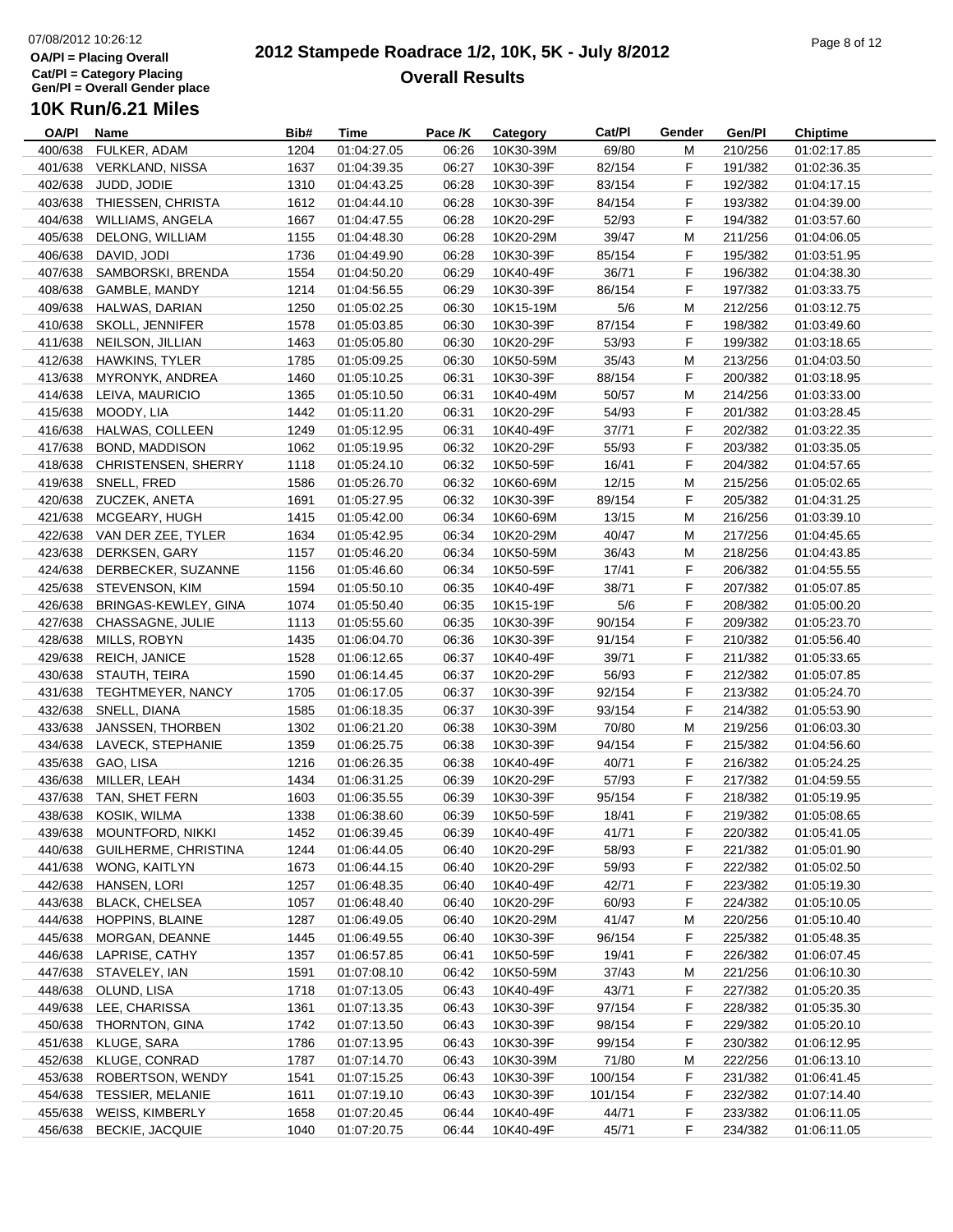#### **2012 Stampede Roadrace 1/2, 10K, 5K - July 8/2012**  $P_1$  of  $P_2$  of  $P_3$  of  $P_4$  of  $P_5$  of  $P_6$  of  $P_7$  of  $P_8$  of  $P_9$  of  $P_9$  of  $P_9$  of  $P_9$ **Overall Results**

| OA/PI   | Name                      | Bib# | <b>Time</b> | Pace /K | Category  | Cat/PI  | Gender | Gen/Pl  | <b>Chiptime</b> |
|---------|---------------------------|------|-------------|---------|-----------|---------|--------|---------|-----------------|
| 457/638 | ROA-YAREMKOWYCZ, TASHA    | 1535 | 01:07:20.90 | 06:44   | 10K30-39F | 102/154 | F      | 235/382 | 01:06:48.00     |
| 458/638 | JOHN, MARTINA             | 1308 | 01:07:21.00 | 06:44   | 10K30-39F | 103/154 | F      | 236/382 | 01:06:28.35     |
| 459/638 | BARTEK, IVA               | 1035 | 01:07:21.30 | 06:44   | 10K30-39F | 104/154 | F      | 237/382 | 01:06:28.90     |
| 460/638 | SHEARDOWN, MARK           | 1574 | 01:07:22.25 | 06:44   | 10K20-29M | 42/47   | M      | 223/256 | 01:06:03.65     |
| 461/638 | FRY, KRISTEN              | 1201 | 01:07:30.45 | 06:45   | 10K20-29F | 61/93   | F      | 238/382 | 01:07:08.40     |
| 462/638 | MCKAY, SCOTT              | 1418 | 01:07:32.65 | 06:45   | 10K30-39M | 72/80   | M      | 224/256 | 01:06:46.35     |
| 463/638 | MCRAE, LESLIE             | 1429 | 01:07:32.80 | 06:45   | 10K30-39F | 105/154 | F      | 239/382 | 01:06:47.80     |
| 464/638 | MAKICHUK, LINDSAY         | 1392 | 01:07:34.30 | 06:45   | 10K20-29F | 62/93   | F      | 240/382 | 01:06:34.30     |
| 465/638 | MACLENNAN, KAREN          | 1390 | 01:07:41.35 | 06:46   | 10K40-49F | 46/71   | F      | 241/382 | 01:06:25.40     |
| 466/638 | CARDINALE, TAWNIA         | 1099 | 01:07:48.75 | 06:46   | 10K20-29F | 63/93   | F      | 242/382 | 01:06:03.85     |
| 467/638 | DAS GUPTA, TANU           | 1149 | 01:07:54.05 | 06:47   | 10K30-39F | 106/154 | F      | 243/382 | 01:06:59.25     |
| 468/638 | LINDERMAN, SHEENA         | 1369 | 01:07:56.05 | 06:47   | 10K30-39F | 107/154 | F      | 244/382 | 01:07:33.70     |
| 469/638 | BOJSZA, AMANDA            | 1061 | 01:07:59.45 | 06:47   | 10K20-29F | 64/93   | F      | 245/382 | 01:07:37.65     |
| 470/638 | TEDD, TAMARA              | 1608 | 01:08:08.60 | 06:48   | 10K30-39F | 108/154 | F      | 246/382 | 01:07:49.40     |
| 471/638 | SCARBOROUGH, MICHELLE     | 1737 | 01:08:11.50 | 06:49   | 10K40-49F | 47/71   | F      | 247/382 | 01:06:38.70     |
| 472/638 | PIAMONTE, CECILIA         | 1507 | 01:08:12.75 | 06:49   | 10K30-39F | 109/154 | F      | 248/382 | 01:07:53.25     |
| 473/638 | SAGAN, NICOLE             | 1777 | 01:08:14.05 | 06:49   | 10K30-39F | 110/154 | F      | 249/382 | 01:06:59.45     |
| 474/638 | CHAMPAGNE, SARAH          | 1106 | 01:08:20.20 | 06:50   | 10K40-49F | 48/71   | F      | 250/382 | 01:07:32.65     |
|         | MERRYWEATHER, FRANK       |      |             | 06:50   |           |         |        | 225/256 |                 |
| 475/638 |                           | 1770 | 01:08:29.55 |         | 10K50-59M | 38/43   | M      |         | 01:06:26.60     |
| 476/638 | MACBEATH, DONALDA         | 1386 | 01:08:36.25 | 06:51   | 10K50-59F | 20/41   | F      | 251/382 | 01:08:05.45     |
| 477/638 | KUBASEK, GLENDA           | 1346 | 01:08:45.25 | 06:52   | 10K40-49F | 49/71   | F      | 252/382 | 01:07:13.05     |
| 478/638 | HELSEN, GWEN              | 1268 | 01:08:48.20 | 06:52   | 10K30-39F | 111/154 | F      | 253/382 | 01:07:13.30     |
| 479/638 | THOMPSON, KARIANNE        | 1615 | 01:08:48.30 | 06:52   | 10K30-39F | 112/154 | F      | 254/382 | 01:07:13.90     |
| 480/638 | <b>BROOKER, SHANNON</b>   | 1075 | 01:08:55.95 | 06:53   | 10K30-39F | 113/154 | F      | 255/382 | 01:07:19.05     |
| 481/638 | AIELLO, ROBERT            | 1005 | 01:09:04.75 | 06:54   | 10K50-59M | 39/43   | M      | 226/256 | 01:07:42.00     |
|         | 482/638 RUDY, CAROL       | 1548 | 01:09:04.90 | 06:54   | 10K40-49F | 50/71   | F      | 256/382 | 01:07:41.60     |
| 483/638 | RAMESSAR, RANDY           | 1521 | 01:09:16.80 | 06:55   | 10K30-39M | 73/80   | M      | 227/256 | 01:08:06.50     |
|         | 484/638 PARKS, NICOLE     | 1492 | 01:09:18.55 | 06:55   | 10K30-39F | 114/154 | F      | 257/382 | 01:08:48.35     |
| 485/638 | KWOK, OLIVE               | 1352 | 01:09:20.95 | 06:56   | 10K30-39F | 115/154 | F      | 258/382 | 01:07:48.65     |
| 486/638 | <b>KLASSEN, CHRISTINE</b> | 1329 | 01:09:20.95 | 06:56   | 10K30-39F | 116/154 | F      | 259/382 | 01:08:19.65     |
| 487/638 | ELIAS, NANCY              | 1174 | 01:09:23.25 | 06:56   | 10K50-59F | 21/41   | F      | 260/382 | 01:08:08.85     |
| 488/638 | SLEILATY, JULIE           | 1744 | 01:09:25.90 | 06:56   | 10K30-39F | 117/154 | F      | 261/382 | 01:07:30.00     |
| 489/638 | ARCHAMBAULT, MICHELLE     | 1017 | 01:09:32.40 | 06:57   | 10K40-49F | 51/71   | F      | 262/382 | 01:07:17.90     |
| 490/638 | <b>BAIRD, ROBERT</b>      | 1026 | 01:09:35.10 | 06:57   | 10K50-59M | 40/43   | M      | 228/256 | 01:07:50.95     |
| 491/638 | <b>KERWIN, KEN</b>        | 1326 | 01:09:41.55 | 06:58   | 10K50-59M | 41/43   | M      | 229/256 | 01:08:07.60     |
| 492/638 | NIELSEN, JANET            | 1472 | 01:09:53.20 | 06:59   | 10K30-39F | 118/154 | F      | 263/382 | 01:08:54.80     |
| 493/638 | ROBERTS, MITCHELL         | 1790 | 01:09:58.95 | 06:59   | 10K20-29M | 43/47   | М      | 230/256 | 01:09:58.95     |
| 494/638 | WHITE, CHRISTA            | 1662 | 01:10:04.75 | 07:00   | 10K30-39F | 119/154 | F      | 264/382 | 01:09:22.50     |
| 495/638 | <b>BREEN, HEATHER</b>     | 1073 | 01:10:11.25 | 07:01   | 10K30-39F | 120/154 | F      | 265/382 | 01:09:20.85     |
|         | 496/638 MOLITOR, RHONDA   | 1440 | 01:10:12.70 | 07:01   | 10K40-49F | 52/71   | F      | 266/382 | 01:09:13.45     |
| 497/638 | SANDERS, KERRI            | 1558 | 01:10:13.70 | 07:01   | 10K30-39F | 121/154 | F      | 267/382 | 01:09:17.40     |
| 498/638 | YOUNG, LISA               | 1684 | 01:10:13.95 | 07:01   | 10K40-49F | 53/71   | F      | 268/382 | 01:09:20.10     |
| 499/638 | CRAWFORD, ZANDRA          | 1138 | 01:10:21.70 | 07:02   | 10K40-49F | 54/71   | F      | 269/382 | 01:08:44.05     |
|         | 500/638 YAREMKO, KELSEY   | 1682 | 01:10:22.55 | 07:02   | 10K20-29F | 65/93   | F      | 270/382 | 01:09:52.35     |
| 501/638 | VALTINS, KAYLA            | 1631 | 01:10:23.95 | 07:02   | 10K20-29F | 66/93   | F      | 271/382 | 01:09:11.90     |
| 502/638 | <b>VOISIN, REBEKAH</b>    | 1640 | 01:10:26.00 | 07:02   | 10K20-29F | 67/93   | F.     | 272/382 | 01:08:27.30     |
| 503/638 | NEWMAN, CANDACE           | 1466 | 01:10:27.45 | 07:02   | 10K30-39F | 122/154 | F      | 273/382 | 01:09:39.45     |
| 504/638 | BRAUNBERGER, DANA         | 1753 | 01:10:27.60 | 07:02   | 10K30-39F | 123/154 | F      | 274/382 | 01:09:40.45     |
| 505/638 | MINCHIN, MICHAEL          | 1438 | 01:10:30.15 | 07:03   | 10K30-39M | 74/80   | M      | 231/256 | 01:08:42.05     |
| 506/638 | LEIVA, ERINA              | 1364 | 01:10:33.45 | 07:03   | 10K30-39F | 124/154 | F      | 275/382 | 01:08:56.65     |
| 507/638 | DESROCHERS, JANE          | 1159 | 01:10:34.85 | 07:03   | 10K30-39F | 125/154 | F      | 276/382 | 01:08:28.45     |
|         | 508/638 GREGSON, KATIE    | 1788 | 01:10:40.20 | 07:04   | 10K20-29F | 68/93   | F.     | 277/382 | 01:09:58.70     |
|         | 509/638 LYNN, KARIN       | 1722 | 01:10:40.50 | 07:04   | 10K50-59F | 22/41   |        | 278/382 | 01:09:57.65     |
|         |                           |      |             |         |           |         | F.     |         |                 |
| 510/638 | GEE, GARRY                | 1746 | 01:10:46.30 | 07:04   | 10K40-49M | 51/57   | М      | 232/256 | 01:09:57.60     |
| 511/638 | WARREN, MATT              | 1402 | 01:10:49.25 | 07:04   | 10K30-39M | 75/80   | М      | 233/256 | 01:09:59.00     |
| 512/638 | PEAKE, BART               | 1502 | 01:10:50.15 | 07:05   | 10K60-69M | 14/15   | M      | 234/256 | 01:10:39.35     |
|         | 513/638 ROBERTS, SHIRLEY  | 1723 | 01:10:52.20 | 07:05   | 10K50-59F | 23/41   | F      | 279/382 | 01:08:45.50     |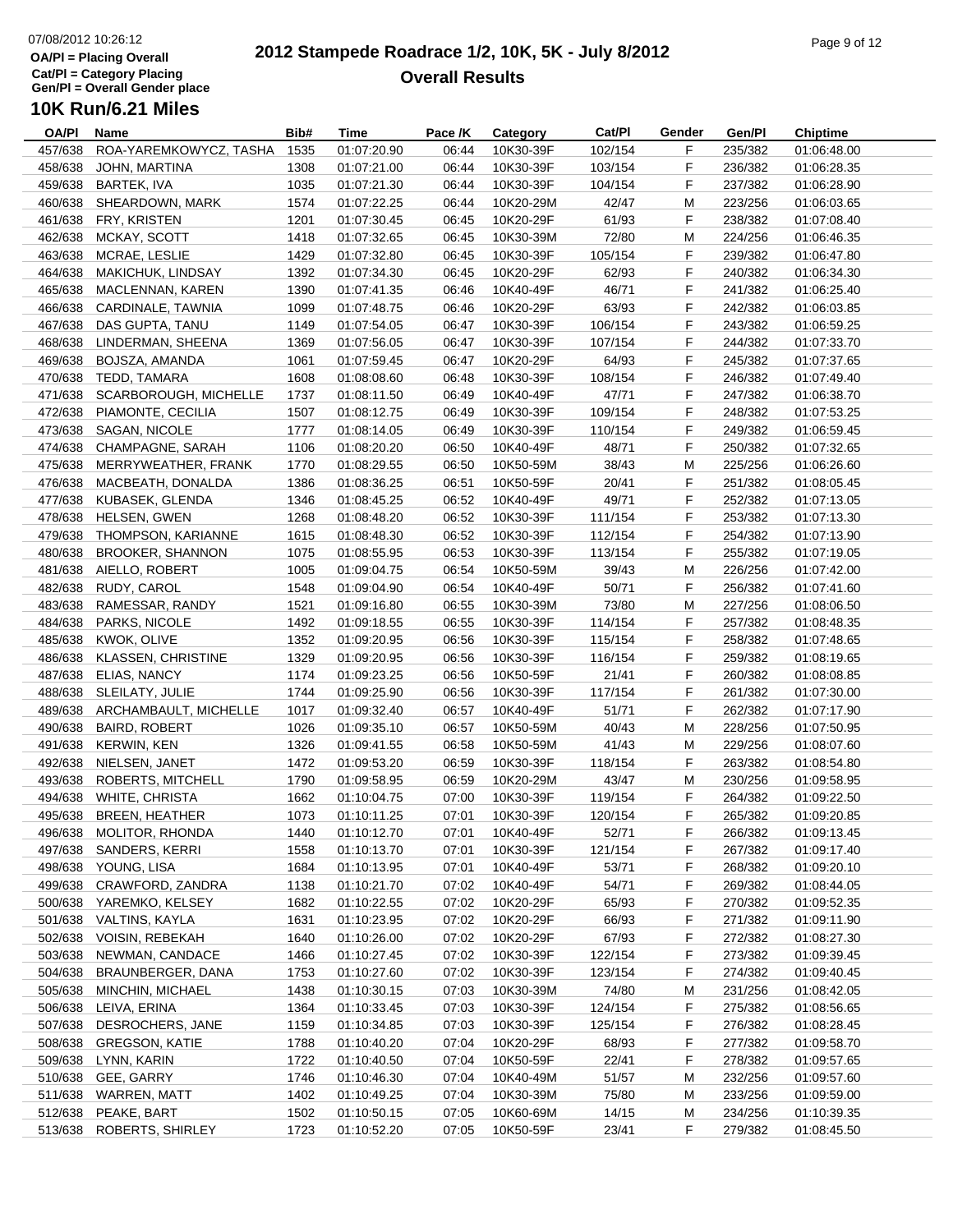#### **2012 Stampede Roadrace 1/2, 10K, 5K - July 8/2012** Page 10 of 12 **Overall Results**

| OA/PI   | <b>Name</b>              | Bib# | <b>Time</b> | Pace /K | Category  | Cat/PI  | Gender  | Gen/Pl  | <b>Chiptime</b> |
|---------|--------------------------|------|-------------|---------|-----------|---------|---------|---------|-----------------|
| 514/638 | BREZSNYAK, FRANK         | 1739 | 01:10:52.50 | 07:05   | 10K40-49M | 52/57   | М       | 235/256 | 01:08:46.00     |
| 515/638 | <b>HICKS, MEGHANNE</b>   | 1276 | 01:10:52.50 | 07:05   | 10K20-29F | 69/93   | F       | 280/382 | 01:09:43.05     |
| 516/638 | LAVENDER, MICHAEL        | 1715 | 01:10:53.30 | 07:05   | 10K20-29M | 44/47   | М       | 236/256 | 01:09:42.80     |
| 517/638 | MAMMONE, TONY            | 1396 | 01:11:03.55 | 07:06   | 10K50-59M | 42/43   | M       | 237/256 | 01:09:37.55     |
| 518/638 | WONG, WENDY              | 1677 | 01:11:16.70 | 07:07   | 10K40-49F | 55/71   | F       | 281/382 | 01:11:13.30     |
| 519/638 | CHANG, AGNES             | 1110 | 01:11:18.90 | 07:07   | 10K30-39F | 126/154 | F       | 282/382 | 01:09:46.30     |
| 520/638 | CLARK, DAN               | 1120 | 01:11:21.80 | 07:08   | 10K20-29M | 45/47   | M       | 238/256 | 01:10:36.20     |
| 521/638 | SARGIOUS, MONICA         | 1559 | 01:11:38.75 | 07:09   | 10K40-49F | 56/71   | F       | 283/382 | 01:09:57.75     |
| 522/638 | <b>BESWICK, MATTHEW</b>  | 1056 | 01:11:38.85 | 07:09   | 10K30-39M | 76/80   | M       | 239/256 | 01:09:57.85     |
| 523/638 | LEE, ERIN                | 1363 | 01:11:42.30 | 07:10   | 10K30-39F | 127/154 | F       | 284/382 | 01:10:59.10     |
| 524/638 | KEARNEY, HAYLEY          | 1315 | 01:11:49.05 | 07:10   | 10K20-29F | 70/93   | F       | 285/382 | 01:10:24.75     |
| 525/638 | <b>KRENZ, DARLENE</b>    | 1340 | 01:11:49.05 | 07:10   | 10K50-59F | 24/41   | F       | 286/382 | 01:10:35.55     |
| 526/638 | ZJALIC, ZDRAVKO          | 1689 | 01:11:49.95 | 07:10   | 10K30-39M | 77/80   | M       | 240/256 | 01:10:08.05     |
| 527/638 | RAUW, CAYLEY             | 1701 | 01:11:52.50 | 07:11   | 10K20-29F | 71/93   | F       | 287/382 | 01:10:43.05     |
| 528/638 | <b>BLAESER, COURTNEY</b> | 1059 | 01:11:56.70 | 07:11   | 10K20-29F | 72/93   | F       | 288/382 | 01:10:06.35     |
| 529/638 | RENAUD, JULIE            | 1531 | 01:12:02.05 | 07:12   | 10K20-29F | 73/93   | F       | 289/382 | 01:11:47.70     |
| 530/638 | RITZ, TALIA              | 1534 | 01:12:04.65 | 07:12   | 10K20-29F | 74/93   | F       | 290/382 | 01:10:17.05     |
|         | 531/638 SENGAUS, NADINE  | 1569 | 01:12:07.30 | 07:12   | 10K20-29F | 75/93   | F       | 291/382 | 01:11:59.75     |
|         |                          |      | 01:12:07.30 | 07:12   | 10K30-39F |         | F       |         |                 |
| 532/638 | HENHEFFER, BRANDI        | 1270 |             |         |           | 128/154 |         | 292/382 | 01:12:00.05     |
| 533/638 | WARD, KATHY              | 1651 | 01:12:21.30 | 07:14   | 10K40-49F | 57/71   | F       | 293/382 | 01:11:05.55     |
| 534/638 | MAMMONE, KAREN           | 1395 | 01:12:28.65 | 07:14   | 10K50-59F | 25/41   | F       | 294/382 | 01:10:58.25     |
| 535/638 | <b>HUGHSON, PATRICK</b>  | 1292 | 01:12:37.20 | 07:15   | 10K20-29M | 46/47   | M       | 241/256 | 01:10:59.00     |
| 536/638 | CAMPBELL, SHERYL         | 1094 | 01:12:46.75 | 07:16   | 10K40-49F | 58/71   | F       | 295/382 | 01:11:47.45     |
| 537/638 | <b>CHALMERS, CINDY</b>   | 1104 | 01:12:50.65 | 07:17   | 10K20-29F | 76/93   | F       | 296/382 | 01:12:05.25     |
| 538/638 | KOIZUMI, JAMES           | 1333 | 01:12:53.85 | 07:17   | 10K30-39M | 78/80   | M       | 242/256 | 01:11:53.95     |
| 539/638 | WHITE, ROY               | 1663 | 01:12:58.15 | 07:17   | 10K70+M   | 2/3     | M       | 243/256 | 01:12:28.35     |
| 540/638 | MAYES, MARY              | 1405 | 01:12:59.80 | 07:17   | 10K50-59F | 26/41   | F       | 297/382 | 01:12:19.70     |
| 541/638 | RASHEAD, RAYN            | 1789 | 01:13:04.00 | 07:18   | 10K15-19M | 6/6     | М       | 244/256 | 01:11:24.40     |
| 542/638 | ELLIOTT, JUDITH          | 1178 | 01:13:05.05 | 07:18   | 10K50-59F | 27/41   | F       | 298/382 | 01:12:15.40     |
| 543/638 | THIESSEN, JORLENE        | 1613 | 01:13:05.10 | 07:18   | 10K40-49F | 59/71   | F       | 299/382 | 01:12:15.65     |
| 544/638 | NOLKE, CHERYL            | 1475 | 01:13:06.70 | 07:18   | 10K50-59F | 28/41   | F       | 300/382 | 01:12:43.50     |
| 545/638 | HOWES, TONY              | 1290 | 01:13:17.90 | 07:19   | 10K30-39M | 79/80   | M       | 245/256 | 01:11:47.65     |
| 546/638 | DOUGLAS, FAY             | 1757 | 01:13:17.90 | 07:19   | 10K60-69F | 2/10    | F       | 301/382 | 01:12:37.85     |
| 547/638 | MURSCHELL, AMY           | 1458 | 01:13:18.75 | 07:19   | 10K20-29F | 77/93   | F       | 302/382 | 01:11:59.30     |
| 548/638 | MOORE, TRACIE            | 1443 | 01:13:21.05 | 07:20   | 10K20-29F | 78/93   | F       | 303/382 | 01:12:15.55     |
| 549/638 | NEIMAN, HEIDI            | 1464 | 01:13:22.30 | 07:20   | 10K40-49F | 60/71   | F       | 304/382 | 01:12:49.80     |
| 550/638 | WARD, SCOTT              | 1652 | 01:13:30.50 | 07:21   | 10K40-49M | 53/57   | M       | 246/256 | 01:12:14.85     |
| 551/638 | WOLFRAME, JENNA          | 1741 | 01:13:32.15 | 07:21   | 10K20-29F | 79/93   | F       | 305/382 | 01:12:03.00     |
| 552/638 | FUKUCHI, CLAUDIANE       | 1203 | 01:13:35.20 | 07:21   | 10K20-29F | 80/93   | F       | 306/382 | 01:12:54.10     |
| 553/638 | GAGNE, SYLVIE            | 1210 | 01:13:37.15 | 07:21   | 10K30-39F | 129/154 | F       | 307/382 | 01:13:26.80     |
| 554/638 | FYFE, TRACY              | 1696 | 01:13:38.30 | 07:21   | 10K40-49M | 54/57   | M       | 247/256 | 01:11:48.05     |
| 555/638 | LOUIE, WILLIAM           | 1381 | 01:13:51.30 | 07:23   | 10K70+M   | 3/3     | M       | 248/256 | 01:11:07.35     |
| 556/638 | WILSON, SOPHIE           | 1670 | 01:13:54.75 | 07:23   | 10K14&UF  | 4/7     | F       | 308/382 | 01:13:43.75     |
| 557/638 | TURNER, GISELE           | 1627 | 01:13:55.45 | 07:23   | 10K50-59F | 29/41   | F       | 309/382 | 01:12:59.20     |
| 558/638 | ZOBELL, SANDIE           | 1690 | 01:13:55.45 | 07:23   | 10K50-59F | 30/41   | F       | 310/382 | 01:12:59.80     |
| 559/638 | DANARD, ADRIANA          | 1147 | 01:13:55.70 | 07:23   | 10K30-39F | 130/154 | F       | 311/382 | 01:12:59.45     |
| 560/638 | WALDNER, IDA             | 1644 | 01:13:59.25 | 07:23   | 10K40-49F | 61/71   | F       | 312/382 | 01:12:44.20     |
| 561/638 | ABUSOW, YVONNE           | 1001 | 01:14:07.25 | 07:24   | 10K30-39F | 131/154 | F       | 313/382 | 01:13:54.25     |
| 562/638 | ZJALIC, MEGAN            | 1688 | 01:14:30.20 | 07:27   | 10K30-39F | 132/154 | F       | 314/382 | 01:12:48.60     |
| 563/638 | TRAIGER, ELIZABETH       | 1624 | 01:14:34.30 | 07:27   | 10K30-39F | 133/154 | F.      | 315/382 | 01:13:05.75     |
| 564/638 | FIELD, SHERYL            | 1188 | 01:14:38.45 | 07:27   | 10K40-49F | 62/71   | F       | 316/382 | 01:13:08.65     |
| 565/638 | KEITH, DOREEN            | 1320 | 01:14:39.05 | 07:27   | 10K60-69F | 3/10    | F.      | 317/382 | 01:13:09.20     |
| 566/638 | LANGFORD, CONNIE         | 1355 | 01:14:58.85 | 07:29   | 10K20-29F | 81/93   | F       | 318/382 | 01:14:22.85     |
| 567/638 | RAUGUST, SHAUNA          | 1524 | 01:14:59.05 | 07:29   | 10K30-39F | 134/154 | F       | 319/382 | 01:14:22.85     |
| 568/638 | WALLACE, KERRY           | 1772 | 01:15:16.20 | 07:31   | 10K50-59M | 43/43   | М       | 249/256 | 01:14:06.90     |
| 569/638 |                          |      |             | 07:31   |           |         |         | 320/382 |                 |
|         | WALLACE, JAMIE           | 1771 | 01:15:16.45 |         | 10K20-29F | 82/93   | F.<br>F |         | 01:14:07.15     |
| 570/638 | IRONSIDE, CHARMAINE      | 1299 | 01:15:32.05 | 07:33   | 10K20-29F | 83/93   |         | 321/382 | 01:13:54.20     |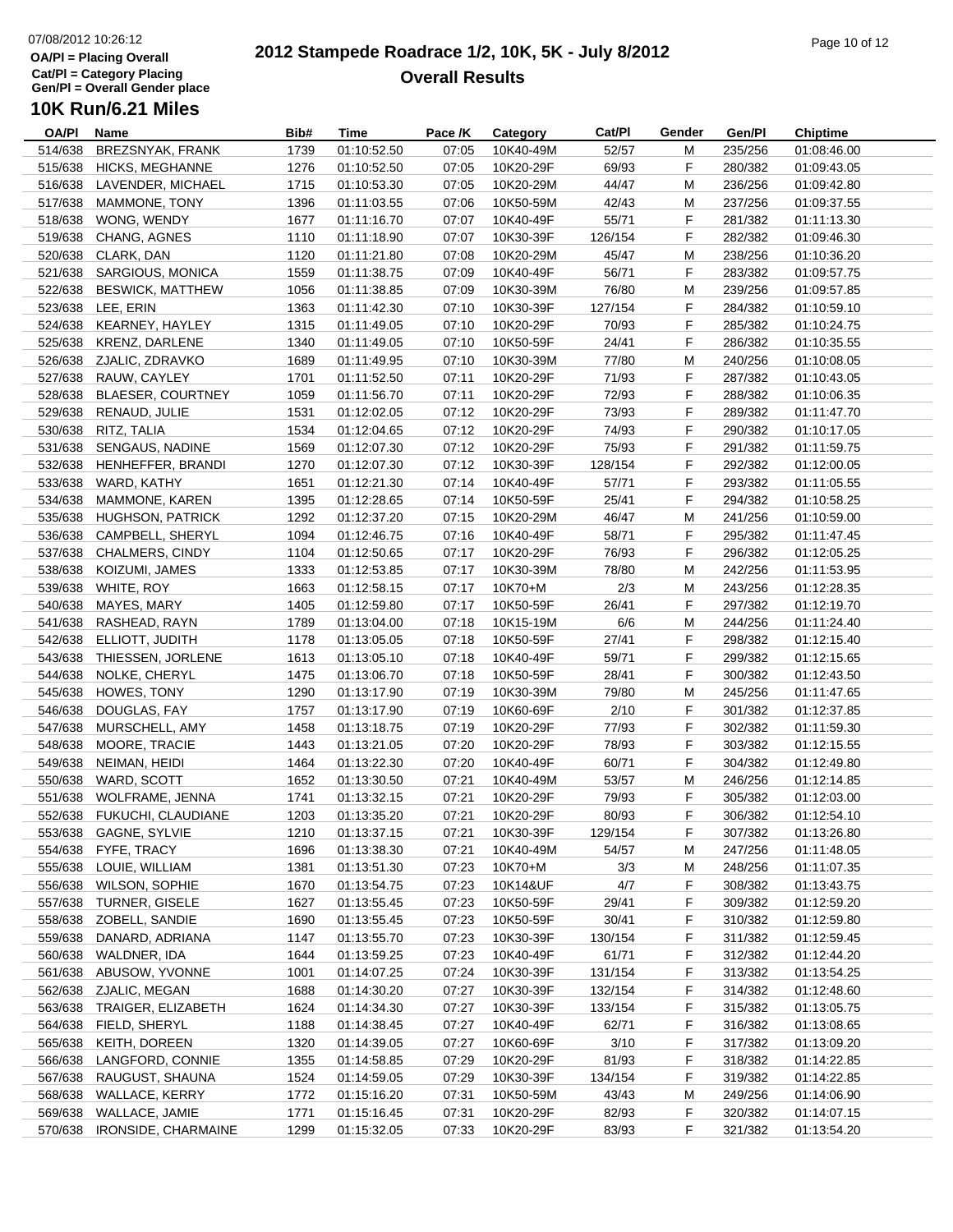#### **2012 Stampede Roadrace 1/2, 10K, 5K - July 8/2012**  $\frac{1}{2}$  Page 11 of 12 **Overall Results**

| OA/PI   | Name                           | Bib# | Time        | Pace /K | Category  | Cat/PI  | Gender | Gen/Pl  | <b>Chiptime</b> |  |
|---------|--------------------------------|------|-------------|---------|-----------|---------|--------|---------|-----------------|--|
| 571/638 | <b>BARTLETT, SHAYLEIGH</b>     | 1036 | 01:15:40.15 | 07:34   | 10K20-29F | 84/93   | F      | 322/382 | 01:14:57.65     |  |
| 572/638 | HELMUTH, HAZEL                 | 1267 | 01:15:48.85 | 07:34   | 10K20-29F | 85/93   | F      | 323/382 | 01:14:48.15     |  |
| 573/638 | DOBIASOVA, DANUSE              | 1162 | 01:15:53.20 | 07:35   | 10K30-39F | 135/154 | F      | 324/382 | 01:15:50.20     |  |
| 574/638 | TIMLICK, CATHLEEN              | 1706 | 01:16:07.10 | 07:36   | 10K20-29F | 86/93   | F      | 325/382 | 01:14:14.80     |  |
| 575/638 | TIMLICK, COLEEN                | 1758 | 01:16:07.75 | 07:36   | 10K50-59F | 31/41   | F      | 326/382 | 01:14:16.65     |  |
| 576/638 | MILSON, CAROLINE               | 1436 | 01:16:25.55 | 07:38   | 10K50-59F | 32/41   | F      | 327/382 | 01:16:13.05     |  |
| 577/638 | CARPENTER, MELANIE             | 1101 | 01:16:27.40 | 07:38   | 10K30-39F | 136/154 | F      | 328/382 | 01:15:06.75     |  |
| 578/638 | MOLINA, ANN                    | 1439 | 01:16:27.45 | 07:38   | 10K30-39F | 137/154 | F      | 329/382 | 01:15:05.85     |  |
| 579/638 | MENARD, DENIS                  | 1432 | 01:16:28.10 | 07:38   | 10K30-39M | 80/80   | М      | 250/256 | 01:14:32.20     |  |
| 580/638 | MCINNIS, TEYA                  | 1732 | 01:16:41.55 | 07:40   | 10K15-19F | 6/6     | F      | 330/382 | 01:15:38.75     |  |
| 581/638 | <b>MCINNIS, MORIA</b>          | 1733 | 01:16:41.75 | 07:40   | 10K14&UF  | 5/7     | F      | 331/382 | 01:15:38.70     |  |
| 582/638 | MCINNIS, JAMIE                 | 1731 | 01:16:42.15 | 07:40   | 10K40-49F | 63/71   | F.     | 332/382 | 01:15:38.75     |  |
| 583/638 | ADAMS, FATIN                   | 1002 | 01:16:45.95 | 07:40   | 10K50-59F | 33/41   | F      | 333/382 | 01:15:42.40     |  |
| 584/638 | TOEWS, JANICE                  | 1619 | 01:17:25.70 | 07:44   | 10K30-39F | 138/154 | F      | 334/382 | 01:17:08.70     |  |
| 585/638 | QUINN, DAVE                    | 1518 | 01:18:09.90 | 07:48   | 10K40-49M | 55/57   | М      | 251/256 | 01:17:22.80     |  |
| 586/638 | QUINN, MADELEINE               | 1519 | 01:18:10.05 | 07:49   | 10K14&UF  | 6/7     | F      | 335/382 | 01:17:22.65     |  |
|         |                                |      |             |         |           |         | F      |         |                 |  |
| 587/638 | NISHIKAWA, JACQUELINE          | 1474 | 01:18:12.25 | 07:49   | 10K40-49F | 64/71   |        | 336/382 | 01:16:46.65     |  |
| 588/638 | ALTENHOF, KELLIE               | 1009 | 01:18:15.40 | 07:49   | 10K20-29F | 87/93   | F      | 337/382 | 01:17:09.05     |  |
| 589/638 | LOBB, KIRSTEN                  | 1374 | 01:18:26.45 | 07:50   | 10K30-39F | 139/154 | F      | 338/382 | 01:17:09.35     |  |
| 590/638 | LOBB, TAYLOR                   | 1375 | 01:18:26.70 | 07:50   | 10K14&UF  | 7/7     | F      | 339/382 | 01:17:09.80     |  |
| 591/638 | MCCULLOCH, ASHLEY              | 1408 | 01:18:28.80 | 07:50   | 10K20-29F | 88/93   | F      | 340/382 | 01:17:23.20     |  |
| 592/638 | <b>HISTON, KARIN</b>           | 1280 | 01:18:42.20 | 07:52   | 10K30-39F | 140/154 | F      | 341/382 | 01:17:13.40     |  |
| 593/638 | POUPART, HILDA                 | 1512 | 01:18:42.45 | 07:52   | 10K40-49F | 65/71   | F      | 342/382 | 01:17:14.35     |  |
| 594/638 | ANGLE, SANDY                   | 1015 | 01:18:56.10 | 07:53   | 10K50-59F | 34/41   | F      | 343/382 | 01:16:45.80     |  |
| 595/638 | CHAN, JESSICA                  | 1108 | 01:19:05.30 | 07:54   | 10K30-39F | 141/154 | F      | 344/382 | 01:17:19.40     |  |
| 596/638 | HUGHES, SARAH                  | 1291 | 01:19:47.70 | 07:58   | 10K30-39F | 142/154 | F      | 345/382 | 01:18:06.85     |  |
| 597/638 | <b>BEGIN, CAROLINE</b>         | 1042 | 01:19:52.95 | 07:59   | 10K30-39F | 143/154 | F      | 346/382 | 01:18:20.85     |  |
| 598/638 | SWANSON, SHARLA                | 1600 | 01:19:53.25 | 07:59   | 10K30-39F | 144/154 | F      | 347/382 | 01:18:22.05     |  |
| 599/638 | KORT, HEATHER                  | 1337 | 01:20:39.50 | 08:03   | 10K60-69F | 4/10    | F      | 348/382 | 01:19:43.85     |  |
| 600/638 | CAMPBELL, THOMASIN             | 1095 | 01:20:55.80 | 08:05   | 10K40-49F | 66/71   | F      | 349/382 | 01:18:50.90     |  |
| 601/638 | FESKO, LAUREN                  | 1187 | 01:21:03.35 | 08:06   | 10K20-29F | 89/93   | F      | 350/382 | 01:19:07.75     |  |
| 602/638 | HENDERSON, EDITH               | 1269 | 01:22:03.25 | 08:12   | 10K50-59F | 35/41   | F      | 351/382 | 01:20:52.35     |  |
| 603/638 | <b>ERICKSON, KARILYNN</b>      | 1180 | 01:22:10.65 | 08:13   | 10K30-39F | 145/154 | F      | 352/382 | 01:21:09.40     |  |
| 604/638 | KAMGAING, CHRISTELLE           | 1311 | 01:22:27.35 | 08:14   | 10K20-29F | 90/93   | F      | 353/382 | 01:12:40.35     |  |
| 605/638 | HEBERT, LYNDSAY                | 1743 | 01:22:41.85 | 08:16   | 10K30-39F | 146/154 | F      | 354/382 | 01:20:46.35     |  |
| 606/638 | <b>HRYCOY, CRAIG</b>           | 1764 | 01:22:52.55 | 08:17   | 10K40-49M | 56/57   | М      | 252/256 | 01:21:05.60     |  |
| 607/638 | <b>HRYCOY, KRISTEN</b>         | 1765 | 01:22:52.70 | 08:17   | 10K40-49F | 67/71   | F      | 355/382 | 01:21:05.30     |  |
| 608/638 | DONAHUE, STEPHEN               | 1163 | 01:23:40.45 | 08:22   | 10K60-69M | 15/15   | M      | 253/256 | 01:21:54.85     |  |
| 609/638 | MYZIUK, APRIL                  | 1461 | 01:23:45.25 | 08:22   | 10K20-29F | 91/93   | F      | 356/382 | 01:22:04.25     |  |
|         | 610/638 ANDERSON, TANIS        | 1013 | 01:23:45.25 | 08:22   | 10K20-29F | 92/93   | F      | 357/382 | 01:22:04.95     |  |
| 611/638 | <b>WHITAKER, CINDY</b>         | 1661 | 01:24:48.15 | 08:28   | 10K30-39F | 147/154 | F      | 358/382 | 01:22:57.50     |  |
| 612/638 | CORBETT, SUE                   | 1131 | 01:24:48.15 | 08:28   | 10K60-69F | 5/10    | F      | 359/382 | 01:24:20.45     |  |
| 613/638 | HANTZSCH, DARIA                | 1258 | 01:26:27.70 | 08:38   | 10K20-29F | 93/93   | F      | 360/382 | 01:24:54.55     |  |
| 614/638 | RASHID, AMAAN                  | 1523 | 01:27:45.45 | 08:46   | 10K14&UM  | 5/5     | М      | 254/256 | 01:26:03.85     |  |
| 615/638 | HANSEN, CAROL                  | 1256 | 01:28:00.50 | 08:48   | 10K40-49F | 68/71   | F      | 361/382 | 01:26:12.10     |  |
| 616/638 | THOMAS, JILL                   | 1614 | 01:32:07.35 | 09:12   | 10K30-39F | 148/154 | F.     | 362/382 | 01:30:35.20     |  |
|         |                                |      |             |         |           |         |        |         |                 |  |
| 617/638 | YOUNG, LILLY<br>LOUDON, EUNICE | 1752 | 01:32:07.55 | 09:12   | 10K50-59F | 36/41   | F      | 363/382 | 01:29:57.85     |  |
| 618/638 |                                | 1380 | 01:32:14.70 | 09:13   | 10K50-59F | 37/41   | F      | 364/382 | 01:30:26.75     |  |
| 619/638 | <b>BALKARAN, RIENZIE</b>       | 1028 | 01:34:07.25 | 09:24   | 10K20-29M | 47/47   | M      | 255/256 | 01:32:36.70     |  |
| 620/638 | CAPPIE, SU                     | 1098 | 01:34:33.20 | 09:27   | 10K50-59F | 38/41   | F      | 365/382 | 01:33:12.10     |  |
| 621/638 | DARLING, JANICE                | 1148 | 01:34:33.30 | 09:27   | 10K60-69F | 6/10    | F      | 366/382 | 01:33:12.00     |  |
| 622/638 | OPINKO, BARB                   | 1483 | 01:34:33.50 | 09:27   | 10K60-69F | 7/10    | F.     | 367/382 | 01:33:11.30     |  |
| 623/638 | GONZALES, SONIA                | 1229 | 01:36:29.15 | 09:38   | 10K30-39F | 149/154 | F      | 368/382 | 01:35:28.15     |  |
| 624/638 | GALLAGHER, MARY                | 1213 | 01:37:02.55 | 09:42   | 10K50-59F | 39/41   | F      | 369/382 | 01:35:40.30     |  |
| 625/638 | LODDENGAARD, JUDITH            | 1377 | 01:37:07.15 | 09:42   | 10K60-69F | 8/10    | F      | 370/382 | 01:35:47.05     |  |
| 626/638 | MANWARREN, LINDA               | 1397 | 01:37:11.30 | 09:43   | 10K60-69F | 9/10    | F      | 371/382 | 01:35:51.25     |  |
| 627/638 | <b>BANMAN, DARRYL</b>          | 1029 | 01:37:34.55 | 09:45   | 10K40-49M | 57/57   | M      | 256/256 | 01:36:20.05     |  |